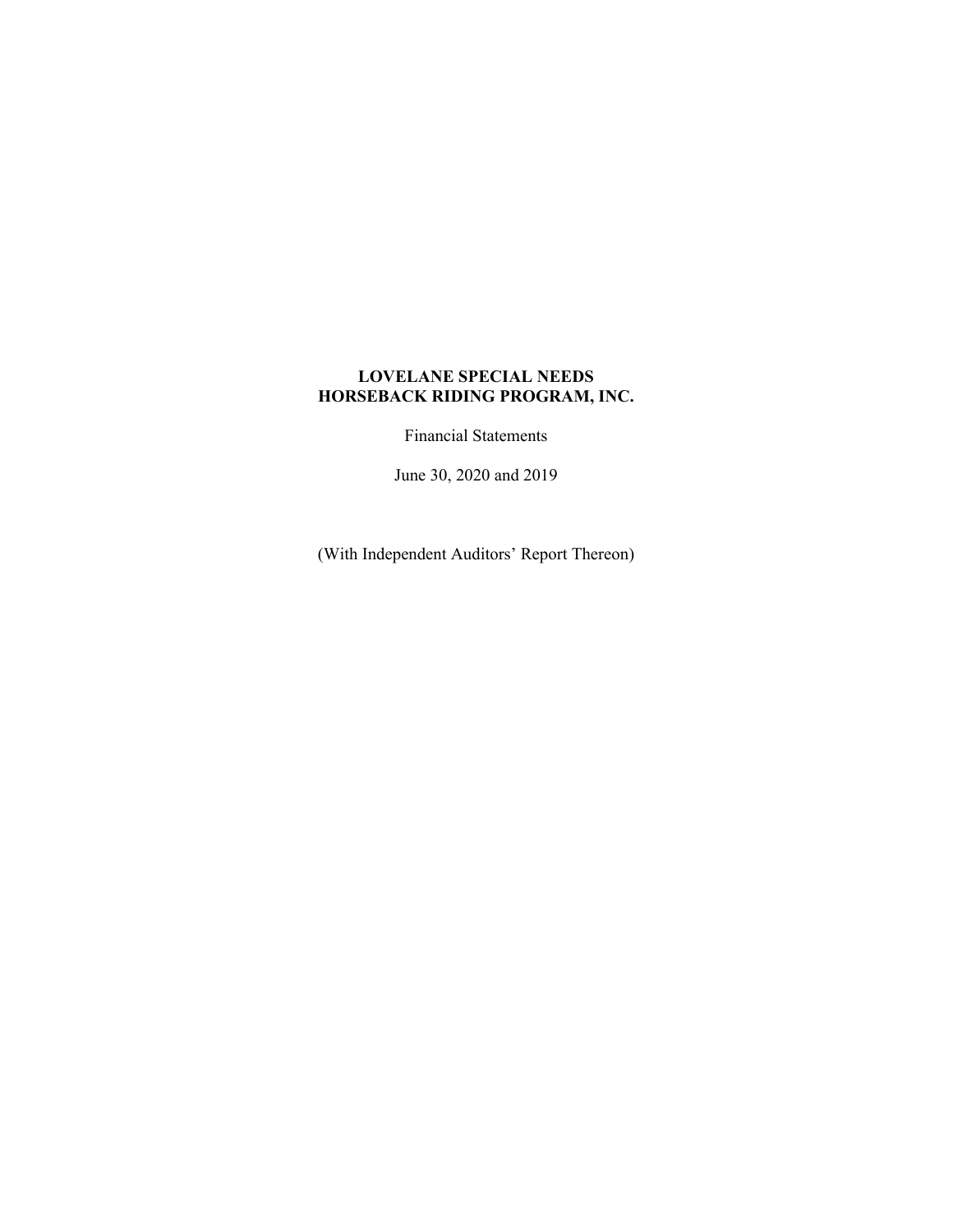

24 Hartwell Avenue Lexington, Massachusetts 02421

Telephone: 781 862-6833 Facsimile: 781 862-8277

## **INDEPENDENT AUDITORS' REPORT**

The Board of Directors Lovelane Special Needs Horseback Riding Program, Inc:

We have audited the accompanying financial statements of Lovelane Special Needs Horseback Riding Program, Inc. (the "Organization"), which comprise the statements of financial position as of June 30, 2020 and 2019 and the related statements of activities and changes in net assets, functional expenses and cash flows, for the years then ended, and the related notes to the financial statements.

### *Management's Responsibility for the Financial Statements*

Management is responsible for the preparation and fair presentation of these financial statements in accordance with accounting principles generally accepted in the United States of America; this includes the design, implementation, and maintenance of internal control relevant to the preparation and fair presentation of financial statements that are free from material misstatement, whether due to fraud or error.

#### *Auditors' Responsibility*

Our responsibility is to express an opinion on these financial statements based on our audits. We conducted our audits in accordance with auditing standards generally accepted in the United States of America. Those standards require that we plan and perform the audit to obtain reasonable assurance about whether the financial statements are free of material misstatement.

An audit involves performing procedures to obtain audit evidence about the amounts and disclosures in the financial statements. The procedures selected depend on the auditors' judgment, including the assessment of the risks of material misstatement of the financial statements, whether due to fraud or error. In making those risk assessments, the auditors consider internal control relevant to the entity's preparation and fair presentation of the financial statements in order to design audit procedures that are appropriate in the circumstances, but not for the purpose of expressing an opinion on the effectiveness of the entity's internal control. Accordingly, we express no such opinion. An audit also includes evaluating the appropriateness of accounting policies used and the reasonableness of significant accounting estimates made by management, as well as evaluating the overall presentation of the financial statements.

We believe that the audit evidence we have obtained is sufficient and appropriate to provide a basis for our audit opinion.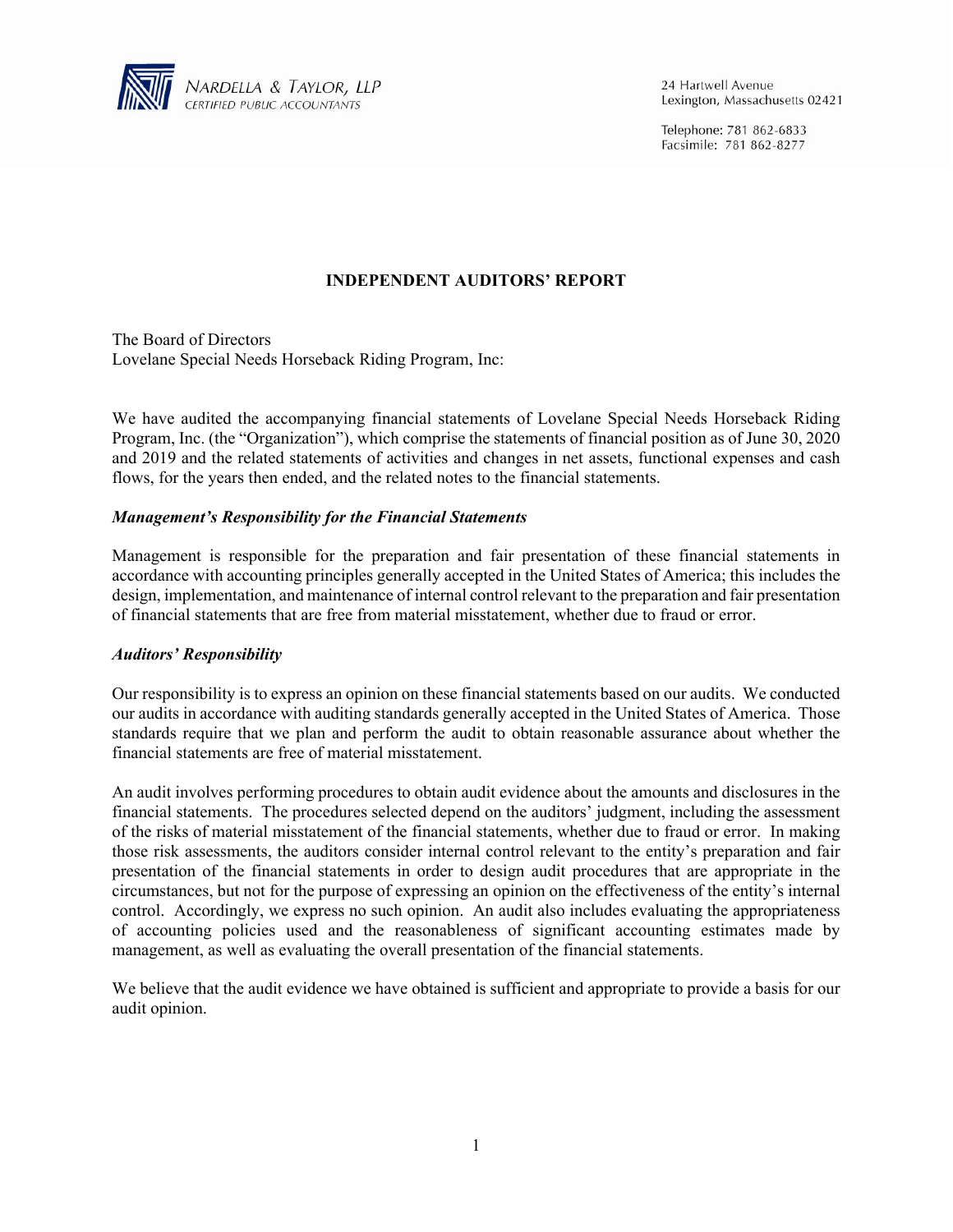## *Opinion*

In our opinion, the financial statements referred to above present fairly, in all material respects, the financial position of Lovelane Special Needs Horseback Riding Program, Inc. as of June 30, 2020 and 2019, and the changes in its net assets, its cash flows, and its functional expenses for the years then ended in conformity with accounting principles generally accepted in the United States of America.

 $NaJello + TaJlor LLP$ 

October 28, 2020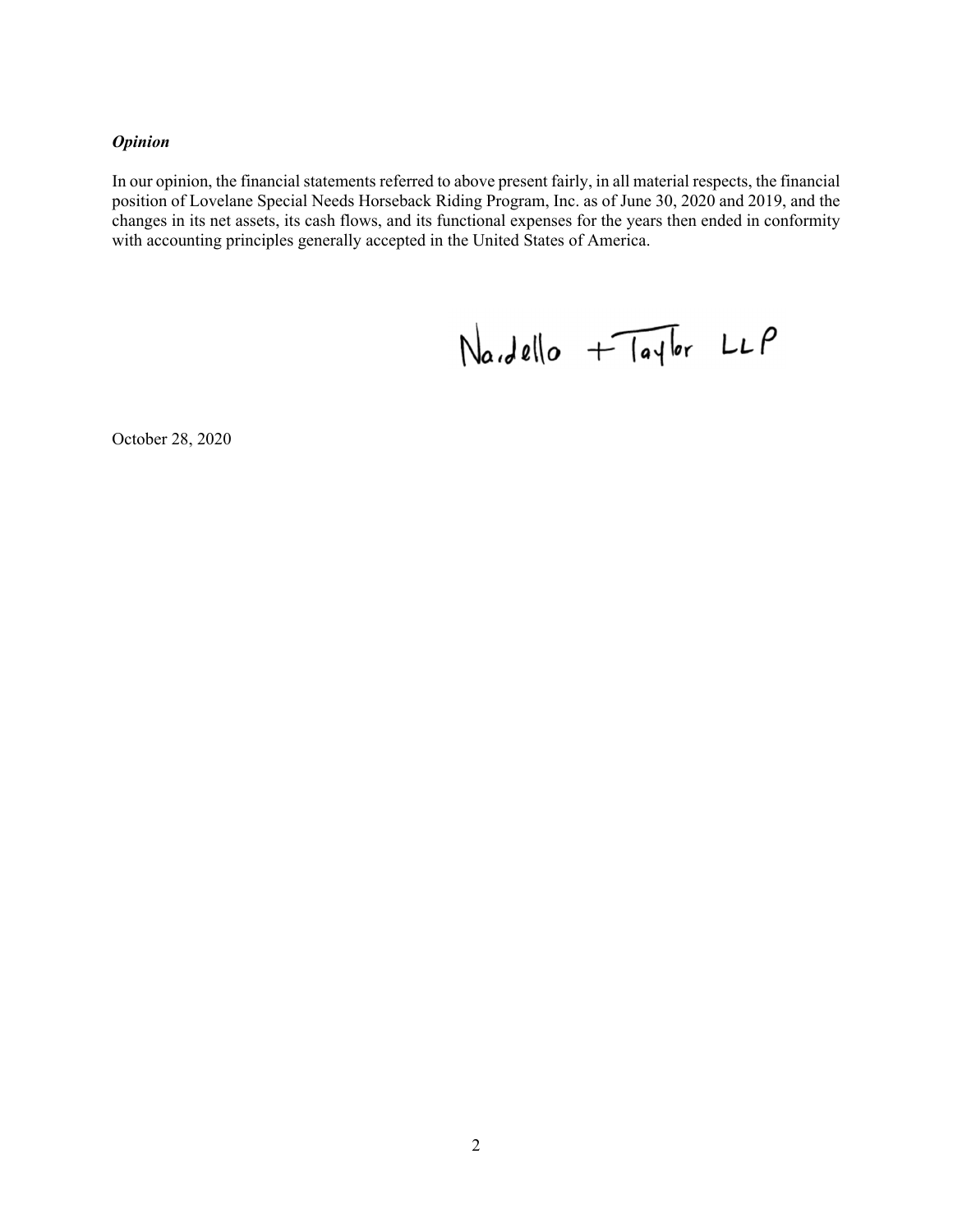#### Statements of Financial Position

#### June 30, 2020 and 2019

|                                                             |    | 2020        |               | 2019        |
|-------------------------------------------------------------|----|-------------|---------------|-------------|
| Assets                                                      |    |             |               |             |
| Current assets:                                             |    |             |               |             |
| Cash and cash equivalents                                   | \$ | 841,928     | \$            | 591,485     |
| Accounts receivable, net of allowance for doubtful accounts |    |             |               |             |
| of \$0 and \$5,500 in 2020 and 2019, respectively           |    | 598         |               | 34,874      |
| Contributions receivable                                    |    |             |               | 25,000      |
| Prepaid expenses and other current assets                   |    | 109,846     |               | 42,450      |
| Total current assets                                        |    | 952,372     |               | 693,809     |
| Property and equipment:                                     |    |             |               |             |
| Land                                                        |    | 880,452     |               | 880,452     |
| Land improvements                                           |    | 1,092,500   |               | 1,088,500   |
| Barn                                                        |    | 1,358,975   |               | 1,358,975   |
| House                                                       |    | 673,207     |               | 673,207     |
| Furniture and equipment                                     |    | 165,502     |               | 150,466     |
| Horses                                                      |    | 61,700      |               | 49,300      |
|                                                             |    | 4,232,336   |               | 4,200,900   |
| Less accumulated depreciation                               |    | (2,008,670) |               | (1,861,390) |
| Net property and equipment                                  |    | 2,223,666   |               | 2,339,510   |
| Long-term investments                                       |    | 6,493,174   |               | 6,473,578   |
| Total assets                                                | S. | 9,669,212   | $\mathcal{S}$ | 9,506,897   |
| <b>Liabilities and Net Assets</b>                           |    |             |               |             |
| Current liabilities:                                        |    |             |               |             |
| Accounts payable                                            | \$ | 148,533     | \$            | 26,263      |
| Accrued expenses                                            |    | 193,041     |               | 144,419     |
| Deferred income                                             |    | 180,275     |               | 47,639      |
| Total current liabilities                                   |    | 521,849     |               | 218,321     |
|                                                             |    |             |               |             |
| Net assets:                                                 |    |             |               |             |
| Without donor restrictions:                                 |    |             |               |             |
| Board designated - Stanley Sabin Sustainability Fund        |    | 5,149,935   |               | 5,174,699   |
| Board designated - Susan McDaniel Tuition Assistance Fund   |    | 951,513     |               | 904,920     |
| Undesignated                                                |    | 2,636,594   |               | 2,791,697   |
| Total net assets without donor restrictions                 |    | 8,738,042   |               | 8,871,316   |
| With donor restrictions                                     |    | 409,321     |               | 417,260     |
| Total net assets                                            |    | 9,147,363   |               | 9,288,576   |
| Total liabilities and net assets                            | \$ | 9,669,212   | \$            | 9,506,897   |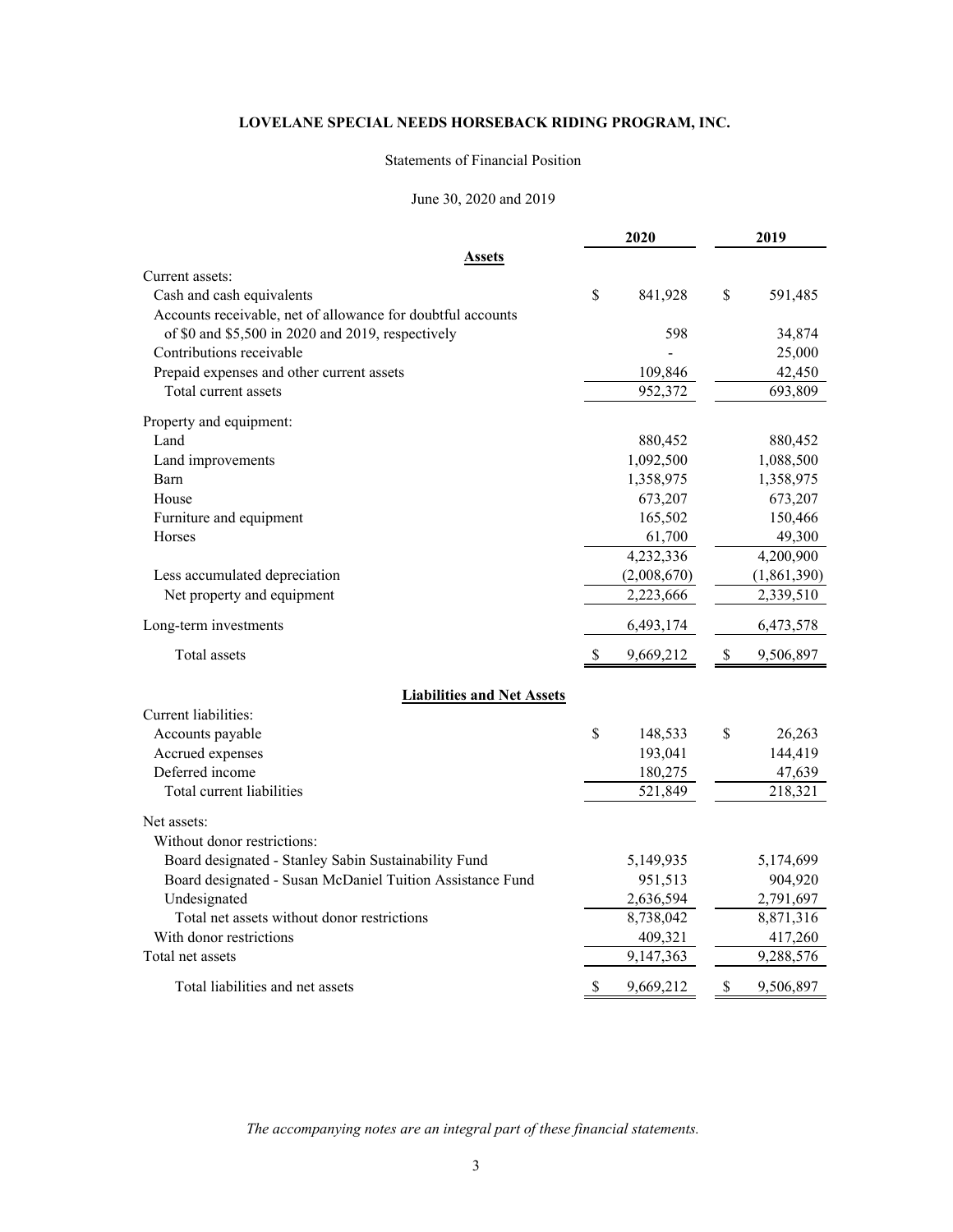## Statement of Activities and Changes in Net Assets

#### For the Year Ended June 30, 2020

|                                       | <b>Without Donor</b><br><b>Restrictions</b> |            | <b>With Donor</b><br><b>Restrictions</b> |            |    |            | <b>Total</b> |  |
|---------------------------------------|---------------------------------------------|------------|------------------------------------------|------------|----|------------|--------------|--|
| Public support and revenue:           |                                             |            |                                          |            |    |            |              |  |
| Contributions and grants              | \$                                          | 503,259    | \$                                       | 232,625    | \$ | 735,884    |              |  |
| Program service revenue               |                                             | 353,121    |                                          |            |    | 353,121    |              |  |
| Special events revenue                |                                             | 23,704     |                                          |            |    | 23,704     |              |  |
| In-kind donations                     |                                             | 5,256      |                                          |            |    | 5,256      |              |  |
| Rental income                         |                                             | 52,200     |                                          |            |    | 52,200     |              |  |
| Investment income                     |                                             | 130,234    |                                          |            |    | 130,234    |              |  |
| Net realized and unrealized losses on |                                             |            |                                          |            |    |            |              |  |
| investments                           |                                             | (108, 926) |                                          |            |    | (108, 926) |              |  |
| Loss on disposal of fixed assets      |                                             | (900)      |                                          |            |    | (900)      |              |  |
| Net assets released from restriction  |                                             | 240,564    |                                          | (240, 564) |    |            |              |  |
| Total public support and revenue      |                                             | 1,198,512  |                                          | (7,939)    |    | 1,190,573  |              |  |
| Expenses:                             |                                             |            |                                          |            |    |            |              |  |
| Program services                      |                                             | 963,789    |                                          |            |    | 963,789    |              |  |
| Fundraising                           |                                             | 168,700    |                                          |            |    | 168,700    |              |  |
| Support services                      |                                             | 199,297    |                                          |            |    | 199,297    |              |  |
| Total expenses                        |                                             | 1,331,786  |                                          |            |    | 1,331,786  |              |  |
| Changes in net assets                 |                                             | (133, 274) |                                          | (7,939)    |    | (141,213)  |              |  |
| Net assets, beginning of year         |                                             | 8,871,316  |                                          | 417,260    |    | 9,288,576  |              |  |
| Net assets, end of year               | \$                                          | 8,738,042  | \$                                       | 409,321    | \$ | 9,147,363  |              |  |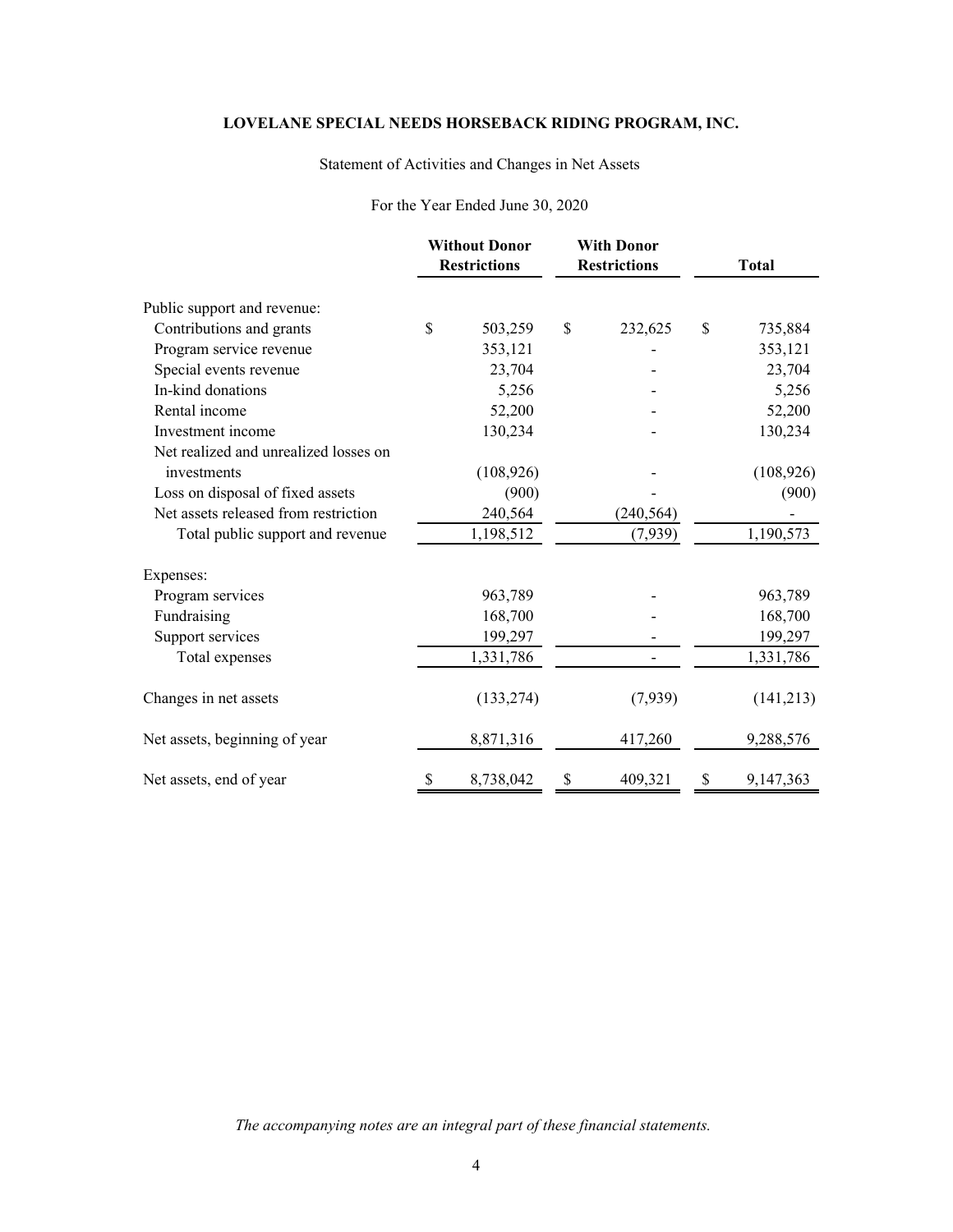## Statement of Activities and Changes in Net Assets

## For the Year Ended June 30, 2019

|                                      | <b>Without Donor</b><br><b>Restrictions</b> |           |    |            |                 |  | <b>With Donor</b><br><b>Restrictions</b> |  | <b>Total</b> |
|--------------------------------------|---------------------------------------------|-----------|----|------------|-----------------|--|------------------------------------------|--|--------------|
| Public support and revenue:          |                                             |           |    |            |                 |  |                                          |  |              |
| Contributions and grants             | $\mathcal{S}$                               | 249,833   | \$ | 135,000    | \$<br>384,833   |  |                                          |  |              |
| Program service revenue              |                                             | 549,028   |    |            | 549,028         |  |                                          |  |              |
| Special events revenue               |                                             | 1,088,905 |    |            | 1,088,905       |  |                                          |  |              |
| In-kind donations                    |                                             | 53,345    |    |            | 53,345          |  |                                          |  |              |
| Rental income                        |                                             | 52,125    |    |            | 52,125          |  |                                          |  |              |
| Investment income                    |                                             | 98,537    |    |            | 98,537          |  |                                          |  |              |
| Net realized and unrealized gains on |                                             |           |    |            |                 |  |                                          |  |              |
| investments                          |                                             | 179,702   |    |            | 179,702         |  |                                          |  |              |
| Loss on disposal of fixed assets     |                                             | (2,214)   |    |            | (2,214)         |  |                                          |  |              |
| Net assets released from restriction |                                             | 164,500   |    | (164, 500) |                 |  |                                          |  |              |
| Total public support and revenue     |                                             | 2,433,761 |    | (29, 500)  | 2,404,261       |  |                                          |  |              |
| Expenses:                            |                                             |           |    |            |                 |  |                                          |  |              |
| Program services                     |                                             | 909,129   |    |            | 909,129         |  |                                          |  |              |
| Fundraising                          |                                             | 547,579   |    |            | 547,579         |  |                                          |  |              |
| Support services                     |                                             | 180,209   |    |            | 180,209         |  |                                          |  |              |
| Total expenses                       |                                             | 1,636,917 |    |            | 1,636,917       |  |                                          |  |              |
| Changes in net assets                |                                             | 796,844   |    | (29,500)   | 767,344         |  |                                          |  |              |
| Net assets, beginning of year        |                                             | 8,074,472 |    | 446,760    | 8,521,232       |  |                                          |  |              |
| Net assets, end of year              | \$                                          | 8,871,316 | \$ | 417,260    | \$<br>9,288,576 |  |                                          |  |              |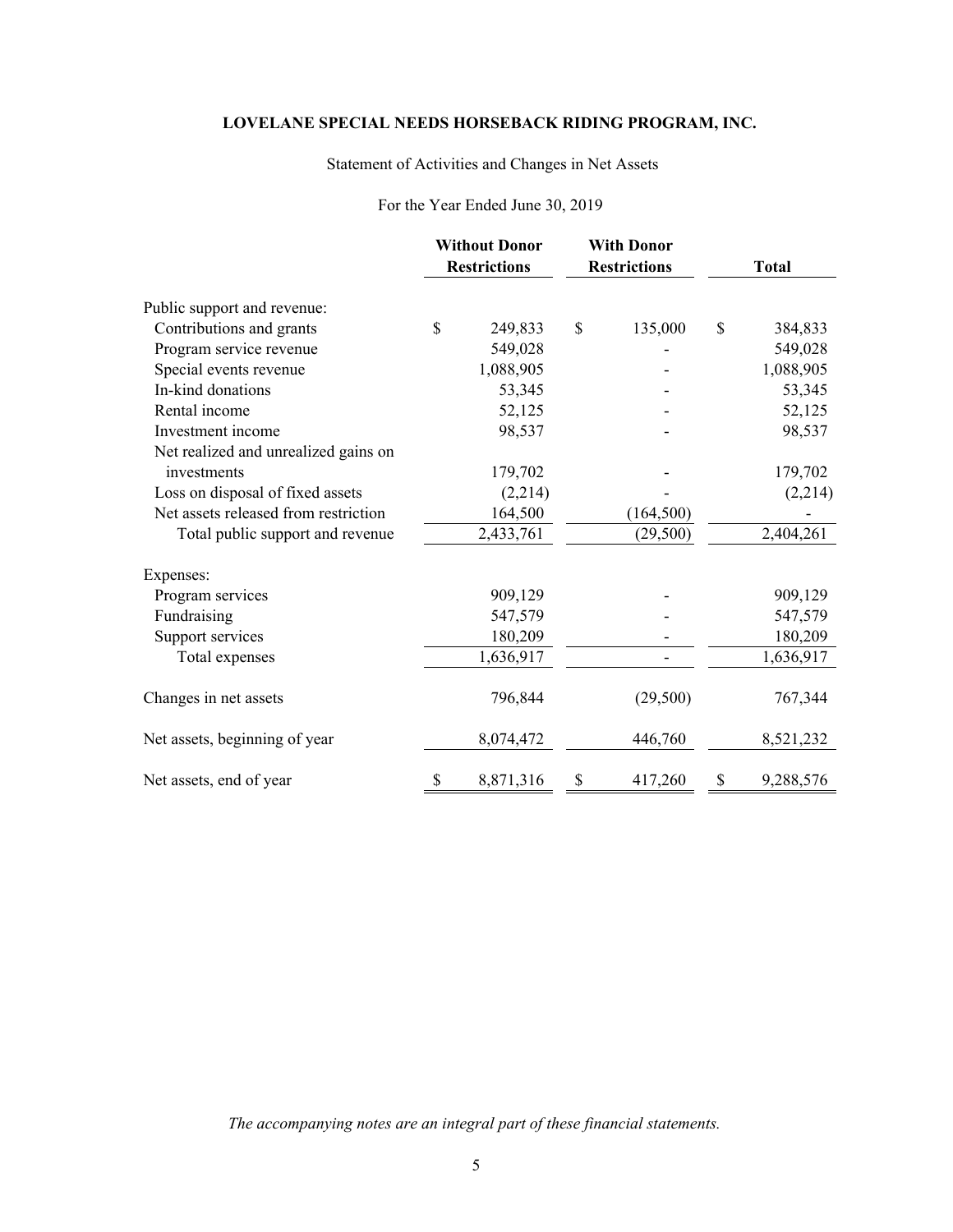#### Statements of Cash Flows

#### For the Years Ended June 30, 2020 and 2019

|                                                                  | 2020            |    | 2019        |  |
|------------------------------------------------------------------|-----------------|----|-------------|--|
| Cash flows from operating activities:                            |                 |    |             |  |
| (Decrease) increase in net assets                                | (141,213)<br>\$ | \$ | 767,344     |  |
| Adjustments to reconcile change in net assets to net             |                 |    |             |  |
| cash provided by operating activities:                           |                 |    |             |  |
| Loss on disposal of fixed assets                                 | 900             |    | 2,214       |  |
| Depreciation and amortization                                    | 148,680         |    | 146,246     |  |
| Net unrealized and realized losses (gains) on investments        | 108,926         |    | (179, 702)  |  |
| Changes in operating assets and liabilities:                     |                 |    |             |  |
| Decrease (increase) in accounts receivable                       | 34,276          |    | (19, 185)   |  |
| Decrease in contributions receivable                             | 25,000          |    | 25,000      |  |
| (Increase) decrease in prepaid expenses and other current assets | (67, 396)       |    | 47,840      |  |
| Increase (decrease) in accounts payable                          | 122,270         |    | (3,383)     |  |
| Increase in accrued expenses                                     | 48,622          |    | 3,486       |  |
| Increase (decrease) in deferred income                           | 132,636         |    | (282, 560)  |  |
| Net cash provided by operating activities                        | 412,701         |    | 507,300     |  |
| Cash flows from investing activities:                            |                 |    |             |  |
| Purchases of investments                                         | (1,359,860)     |    | (1,170,243) |  |
| Proceeds from sale of investments                                | 1,231,338       |    | 343,716     |  |
| Proceeds from sale of property and equipment                     | 7,000           |    | 2,000       |  |
| Purchases of property and equipment                              | (40, 736)       |    | (39, 231)   |  |
| Net cash used in investing activities                            | (162, 258)      |    | (863,758)   |  |
| Net increase (decrease) in cash and cash equivalents             | 250,443         |    | (356, 458)  |  |
| Cash and cash equivalents at beginning of year                   | 591,485         |    | 947,943     |  |
| Cash and cash equivalents at end of year                         | \$<br>841,928   | \$ | 591,485     |  |
| Supplemental cash flow data:                                     |                 |    |             |  |
| Contributed goods and services:                                  |                 |    |             |  |
| Barn supplies and equipment                                      | \$              | \$ | 4,354       |  |
| Special events                                                   | 1,539           |    | 46,764      |  |
| Professional fees and other                                      | 3,717           |    | 2,227       |  |
|                                                                  | \$<br>5,256     | \$ | 53,345      |  |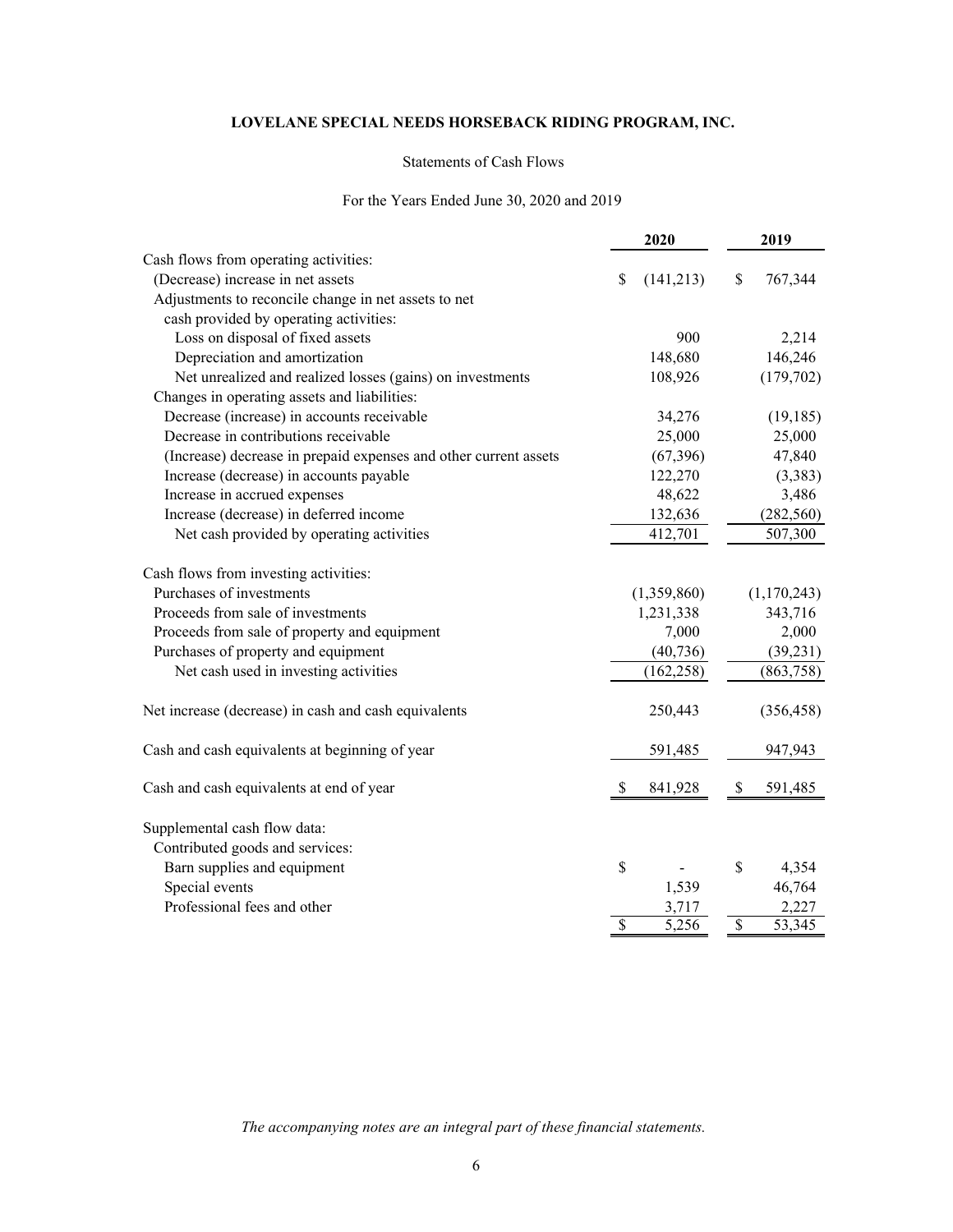## Statement of Functional Expenses

#### For the Year Ended June 30, 2020

| <b>Expenses</b>                    | Program<br><b>Services</b> | Fundraising |         | <b>Support</b><br><b>Services</b> |     | <b>Total</b><br><b>Expenses</b> |
|------------------------------------|----------------------------|-------------|---------|-----------------------------------|-----|---------------------------------|
| <b>Salaries</b>                    | 501,664<br>S.              | \$          | 110,341 | 100,789<br>S.                     | \$. | 712,794                         |
| Payroll taxes and benefits         | 98,595                     |             | 22,536  | 19,719                            |     | 140,850                         |
| Retirement plan expenses           | 6,212                      |             | 1,420   | 1,243                             |     | 8,875                           |
| Total personnel expenses           | 606,471                    |             | 134,297 | 121,751                           |     | 862,519                         |
| Tuition assistance                 | 42,240                     |             |         |                                   |     | 42,240                          |
| Facility maintenance, supplies     |                            |             |         |                                   |     |                                 |
| and utilities                      | 32,613                     |             | 7,043   | 6,767                             |     | 46,423                          |
| Horse care                         | 91,747                     |             |         |                                   |     | 91,747                          |
| Special events                     |                            |             | 4,767   |                                   |     | 4,767                           |
| Office expense                     | 26,558                     |             | 10,285  | 7,487                             |     | 44,330                          |
| Travel                             | 443                        |             |         |                                   |     | 443                             |
| Insurance                          | 37,337                     |             | 3,158   | 2,880                             |     | 43,375                          |
| Professional fees                  | 11,683                     |             | 8,923   | 26,656                            |     | 47,262                          |
| Total expenses before depreciation | 849,092                    |             | 168,473 | 165,541                           |     | 1,183,106                       |
| Depreciation and amortization      | 114,697                    |             | 227     | 33,756                            |     | 148,680                         |
| Total functional expenses          | 963,789                    | \$          | 168,700 | 199,297<br>S                      | S   | 1,331,786                       |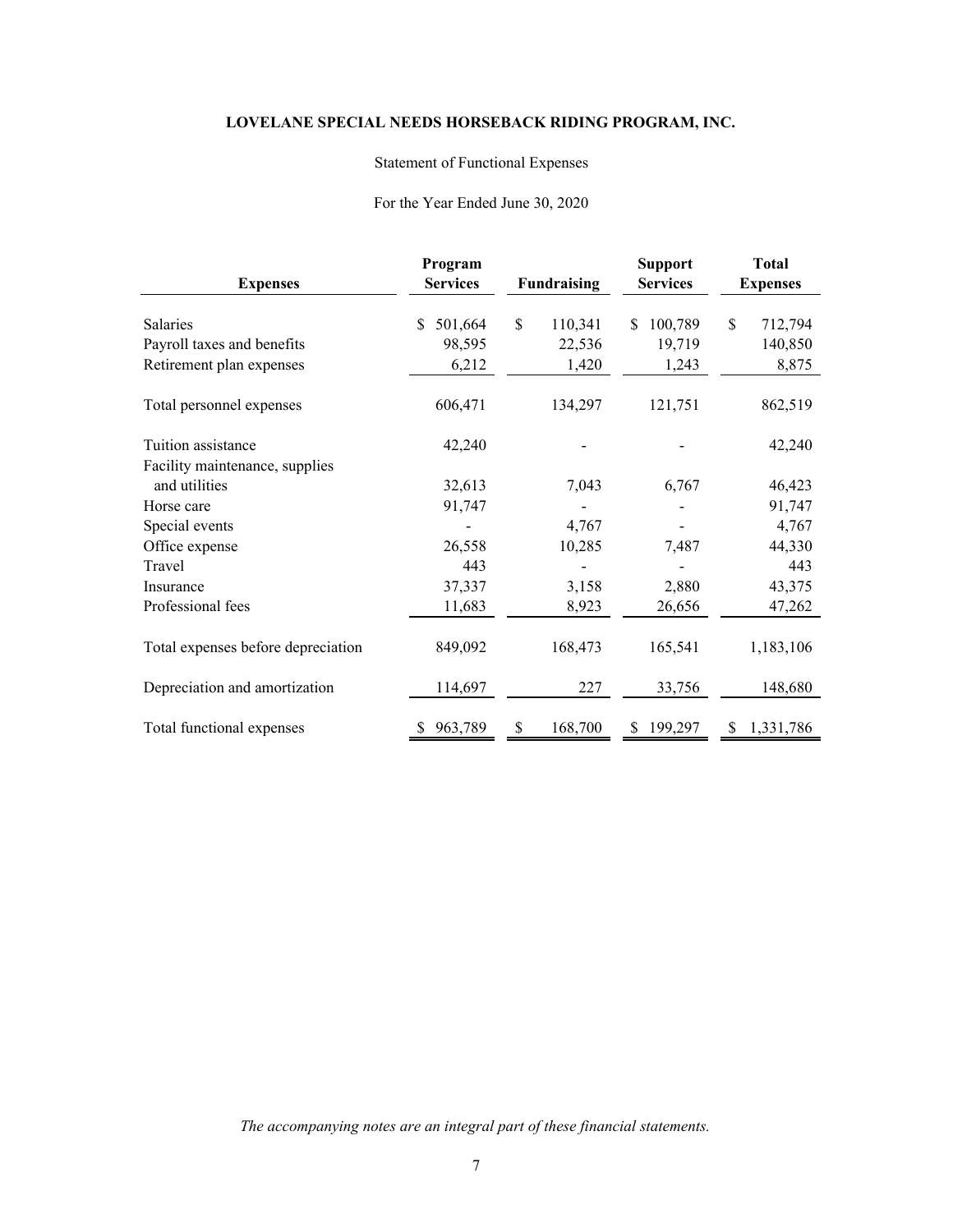## Statement of Functional Expenses

#### For the Year Ended June 30, 2019

| <b>Expenses</b>                    | Program<br><b>Services</b> | Fundraising |         |    | <b>Support</b><br><b>Services</b> |     | <b>Total</b><br><b>Expenses</b> |
|------------------------------------|----------------------------|-------------|---------|----|-----------------------------------|-----|---------------------------------|
| Salaries                           | 425,296<br>\$.             | \$          | 97,211  | \$ | 85,059                            | \$. | 607,566                         |
| Payroll taxes and benefits         | 90,312                     |             | 20,643  |    | 18,062                            |     | 129,017                         |
| Retirement plan expenses           | 6,403                      |             | 1,463   |    | 1,280                             |     | 9,146                           |
| Total personnel expenses           | 522,011                    |             | 119,317 |    | 104,401                           |     | 745,729                         |
| Tuition assistance                 | 61,211                     |             |         |    |                                   |     | 61,211                          |
| Facility maintenance, supplies     |                            |             |         |    |                                   |     |                                 |
| and utilities                      | 32,351                     |             | 6,996   |    | 6,996                             |     | 46,343                          |
| Horse care                         | 94,016                     |             |         |    |                                   |     | 94,016                          |
| Special events                     |                            |             | 394,890 |    |                                   |     | 394,890                         |
| Office expense                     | 32,757                     |             | 13,235  |    | 7,612                             |     | 53,604                          |
| Travel                             | 423                        |             |         |    |                                   |     | 423                             |
| Insurance                          | 42,591                     |             | 4,873   |    | 4,381                             |     | 51,845                          |
| Professional fees                  | 10,999                     |             | 8,018   |    | 25,259                            |     | 44,276                          |
| Total expenses before depreciation | 796,359                    |             | 547,329 |    | 148,649                           |     | 1,492,337                       |
| Depreciation and amortization      | 112,770                    |             | 250     |    | 31,560                            |     | 144,580                         |
| Total functional expenses          | 909,129                    | \$          | 547,579 | S  | 180,209                           | S   | 1,636,917                       |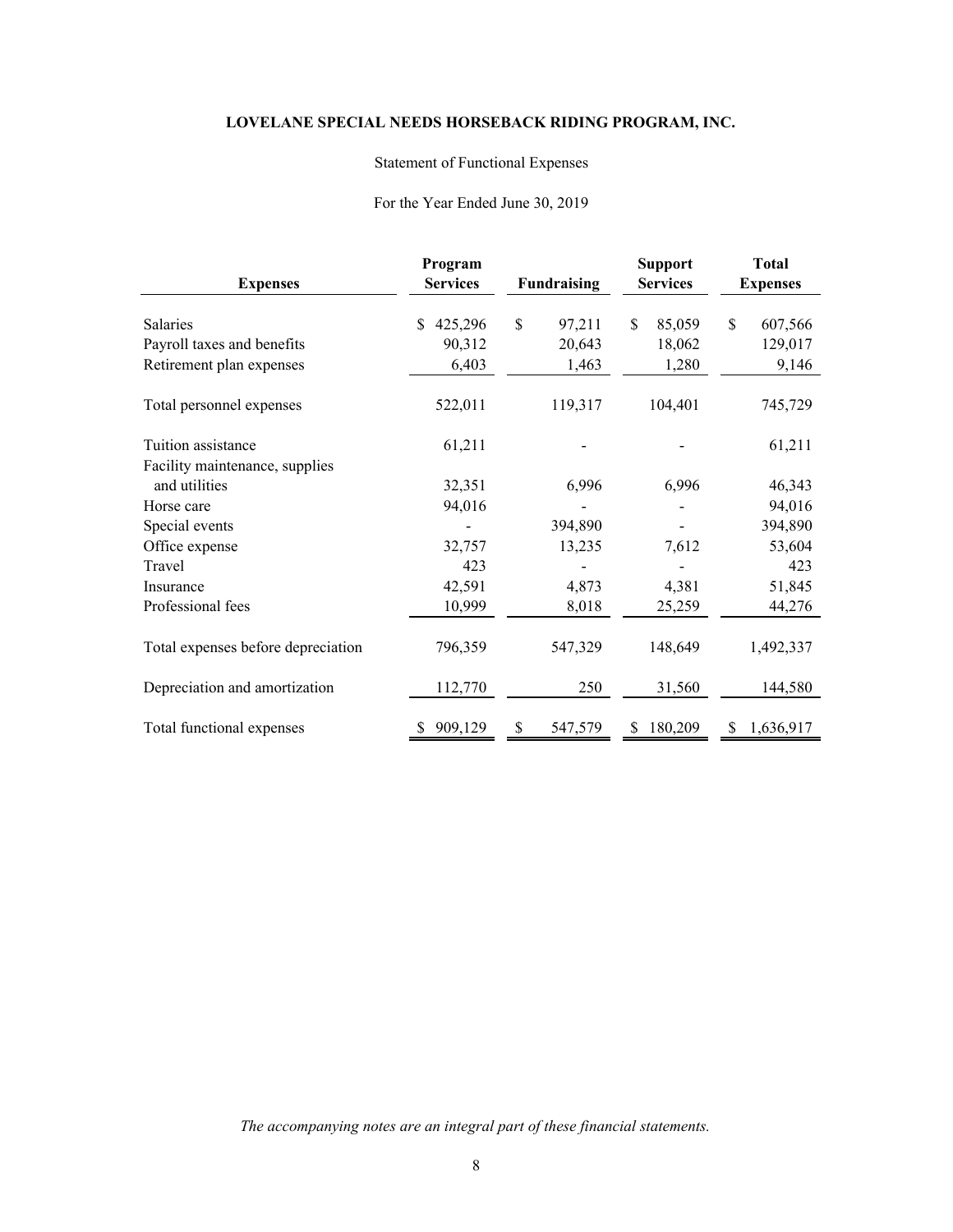## Notes to Financial Statements

### June 30, 2020 and 2019

### (1) Organization

Lovelane Special Needs Horseback Riding Program, Inc., (the "Organization") is a nonprofit organization founded in 1992 to provide high-quality horseback riding therapy to children and young adults with special needs, focusing on occupational, physical, speech, and/or emotional therapeutic gains. Lovelane receives tuition income, grants and donations to subsidize tuition and other operating expenses. The Organization also holds fundraising events throughout the year. The Organization services children and young adults from the surrounding communities. Consequently, the Organization's revenue and support are affected by economic fluctuations in the area.

#### (2) Summary of Significant Accounting Policies

### (a) Basis of Accounting

The accompanying financial statements have been prepared on the accrual basis of accounting in accordance with accounting principles generally accepted in the United States of America. The significant accounting policies are described below to enhance the usefulness of the financial statements.

#### (b) Net Assets

Net assets, revenues, gains, and losses are classified based on the existence or absence of donor or grantor-imposed restrictions. Accordingly, net assets and changes therein are classified and reported as follows:

*Net assets without donor restrictions* - Net assets available for use in general operations and not subject to restrictions imposed by donors or certain grantors. Net assets without donor restrictions include board-designated funds. Board-designated funds are designated for specific purposes as determined by the Organization's directors.

*Net assets with donor restrictions* - Net assets subject to restrictions imposed by donors or certain grantors. Some donor-imposed restrictions are temporary in nature, such as those that will be met by the passage of time or other events specified by the donor. Other donor-imposed restrictions are perpetual in nature, where the donor stipulates that resources be maintained in perpetuity. Donorimposed restrictions are released when a restriction expires, that is, when the stipulated time has elapsed, when the stipulated purpose for which the resource was restricted has been fulfilled, or both.

### (c) Cash and Cash Equivalents

Short-term investments that are highly liquid, readily convertible into cash and have original maturities of three months or less when purchased are considered to be cash equivalents.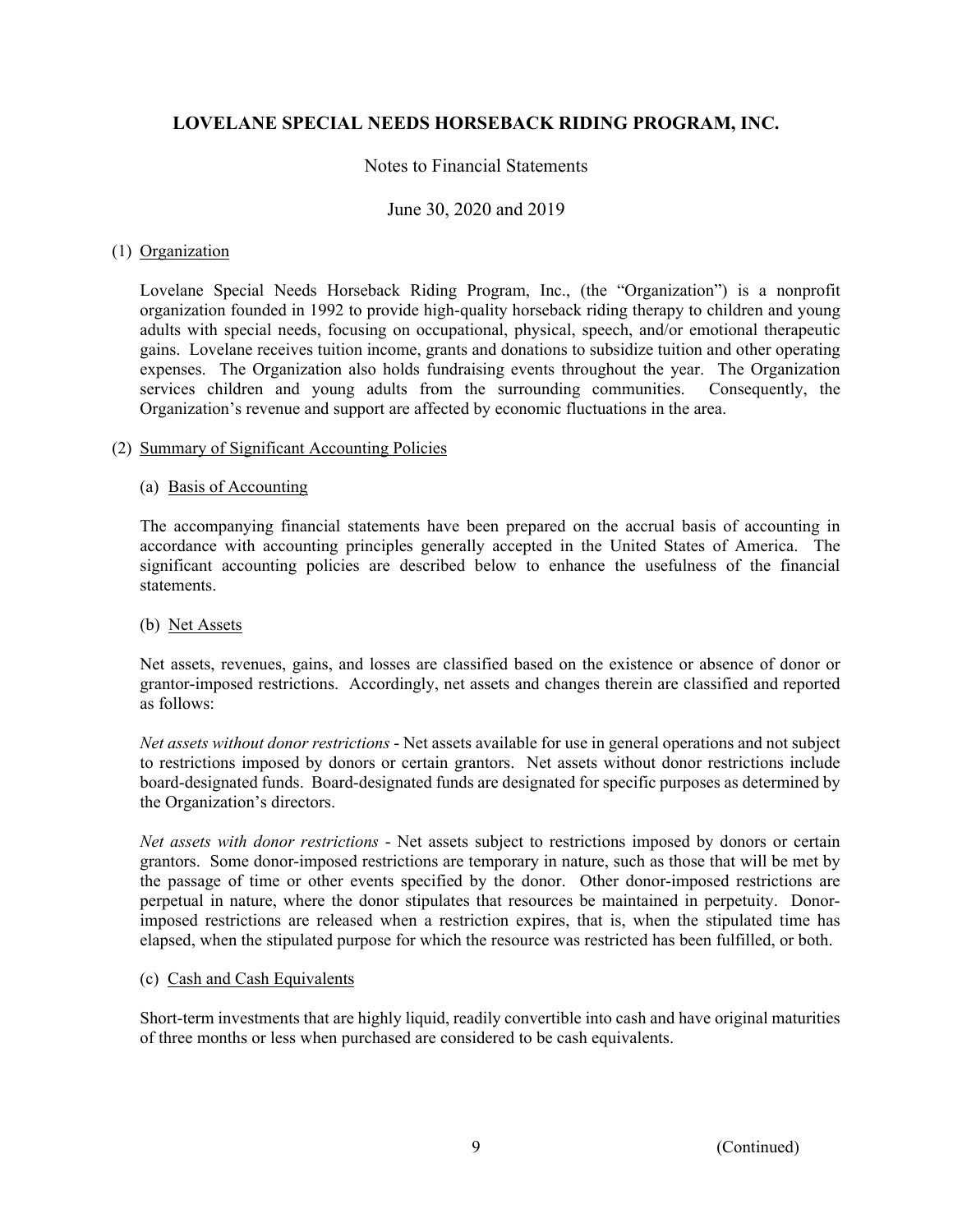## Notes to Financial Statements

### June 30, 2020 and 2019

### (d) Accounts Receivable

Accounts receivable for lessons are recorded when billed. Receivables are stated at the amount management expects to collect from outstanding balances based on prior experience and includes a provision for doubtful accounts at June 30, 2020 and 2019 of \$0 and \$5,500, respectively.

#### (e) Contributions Receivable

Included in contributions receivable are promises to give. Unconditional promises to give are recognized as revenue when earned. Unconditional promises to give that are expected to be collected within one year are recorded at net realizable value.

Unconditional promises to give that are expected to be collected in future years are recorded at fair value, which is measured as the present value of their future cash flows. The discounts on those amounts are computed using risk adjusted interest rates applicable to the years in which the promises are received. Amortization of the discounts is included in contribution revenue. Conditional promises to give are not included as support until the conditions are substantially met.

#### (f) Investments

The Organization reports investments at fair value. Fair value for investments classified as equity and debt securities that are listed or traded on a security exchange is determined using quoted closing market prices on the primary exchange where the security is traded on the last trading date of the Organization's fiscal year. The fair value of investments in alternative investments is determined based on the Organization's assessment of fair value information provided by the fund manager of the alternative investment vehicle. The portion of investments associated with donor restrictions that are perpetual in nature are classified as long-term investments. All other investments are classified as short-term investments.

#### (g) Property and Equipment

Property and equipment are stated at purchase cost or at fair market value at the date of donation. Amounts over \$2,000 with useful lives greater than one year are capitalized. Property and equipment are depreciated on a straight-line basis over the following estimated useful lives.

|                         | Years      |
|-------------------------|------------|
| Land improvements       | 15 to 25   |
| House and barn          | 25 to 27.5 |
| Furniture and equipment | 3 to 7     |
| <b>Horses</b>           |            |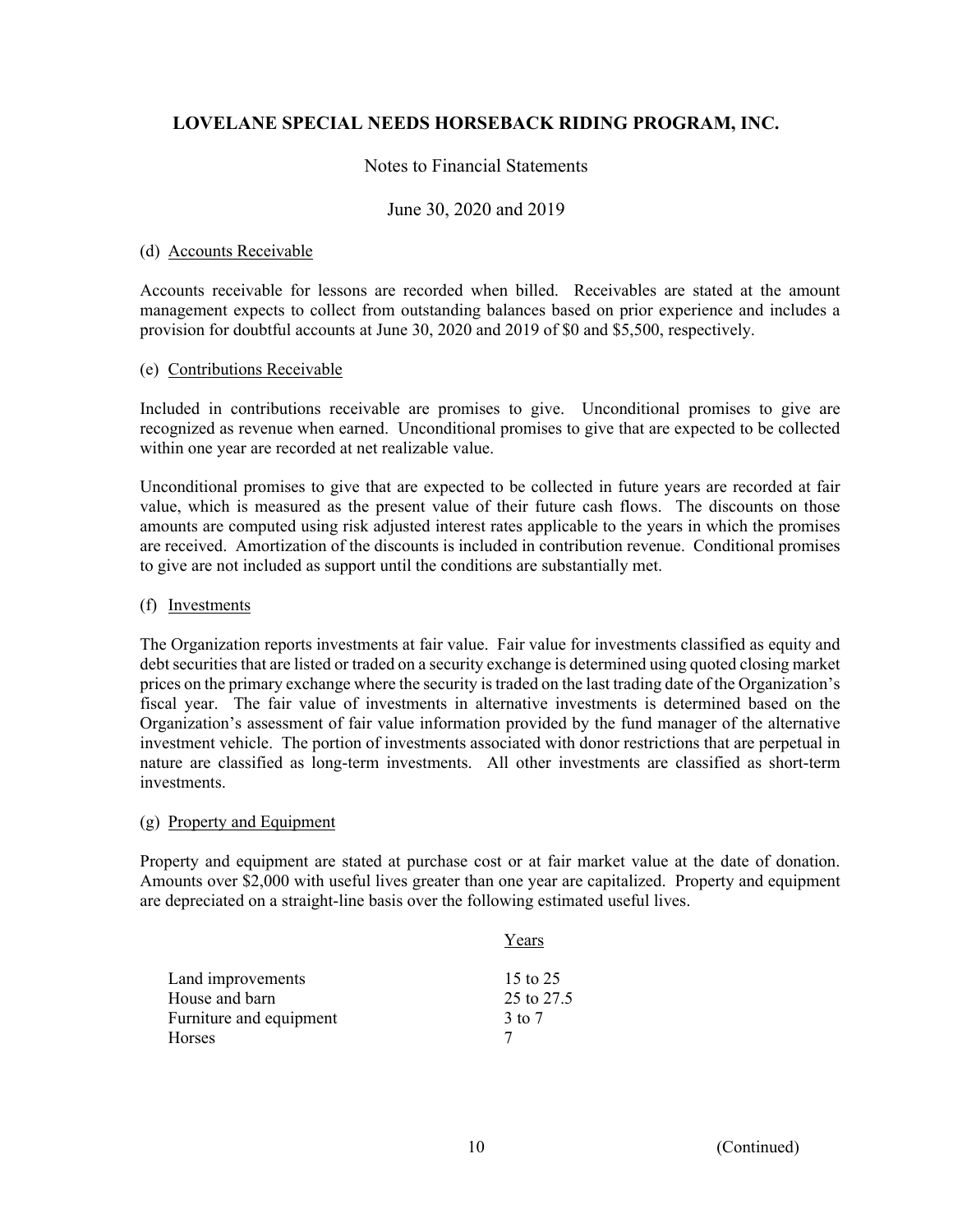## Notes to Financial Statements

## June 30, 2020 and 2019

### (h) Deferred Income

Deferred income represents billings or receivables for which the Organization's revenue recognition criteria have not been met.

#### (i) Revenue Recognition and Reporting

The Organization reports gifts of cash and other assets as restricted support if they are accepted with stipulations that limit the use of the donated assets. When a restriction expires, that is, when a stipulated time restriction ends or purpose restriction is accomplished, net assets with donor restrictions are reclassified to net assets without donor restrictions and reported in the statement of activities as net assets released from restriction. Contributions are recognized as revenue when they are received or unconditionally pledged. The Organization received contributed services in the form of volunteer labor and donations of goods, services and assets. Contributed services are recognized if they are performed by individuals using specialized skills.

Net realized and unrealized gains and losses and investment income are reported as changes in net assets without donor restrictions in the statement of activities, unless their use has been restricted by donors or state law. When a restriction exists, investment income and net unrealized and realized gains are allocated based on the total balance of pooled investments applicable to the respective asset totals. There were no restrictions on investment income and net realized and unrealized gains at June 30, 2020 and 2019. The Organization's policy is to sell donated securities when received.

In April 2020, the Organization was granted a note (the "Note") from a bank in the amount of \$114,565, pursuant to the Small Business Administration Paycheck Protection Program (the "PPP") under a federal government stimulus program. The Note matures on April 22, 2022 and bears interest at a rate of 1% per annum, payable in monthly installments of \$6,447 commencing on November 22, 2020. The Note may be prepaid by the Organization at any time prior to maturity with no prepayment penalties. Under the terms of the PPP, up to the full amount of principal and accrued interest may be forgiven if the funds are used for qualifying expenses. The Organization elected to recognize the funds as a restricted grant as they expect the full amount of the loan to be forgiven. The expenses required for forgiveness were incurred during the year ended June 30, 2020. Net assets were released from restriction and are included in Note 7 as other purpose restrictions released from restriction during the year ended June 30, 2020.

### (j) Income Taxes

The Organization is exempt from federal income taxes as an organization (not a private foundation) formed for charitable purposes under Section  $501(c)(3)$  of the Internal Revenue Code. The Organization has adopted the guidance issued by the Financial Accounting Standards Board (FASB) relating to accounting for uncertain income tax positions, which sets a minimum threshold for financial statement recognition of the benefit of a tax position taken or expected to be taken in a tax return and could result in additional disclosure. Management believes there are no material uncertain tax positions that require disclosure in the accompanying financial statements.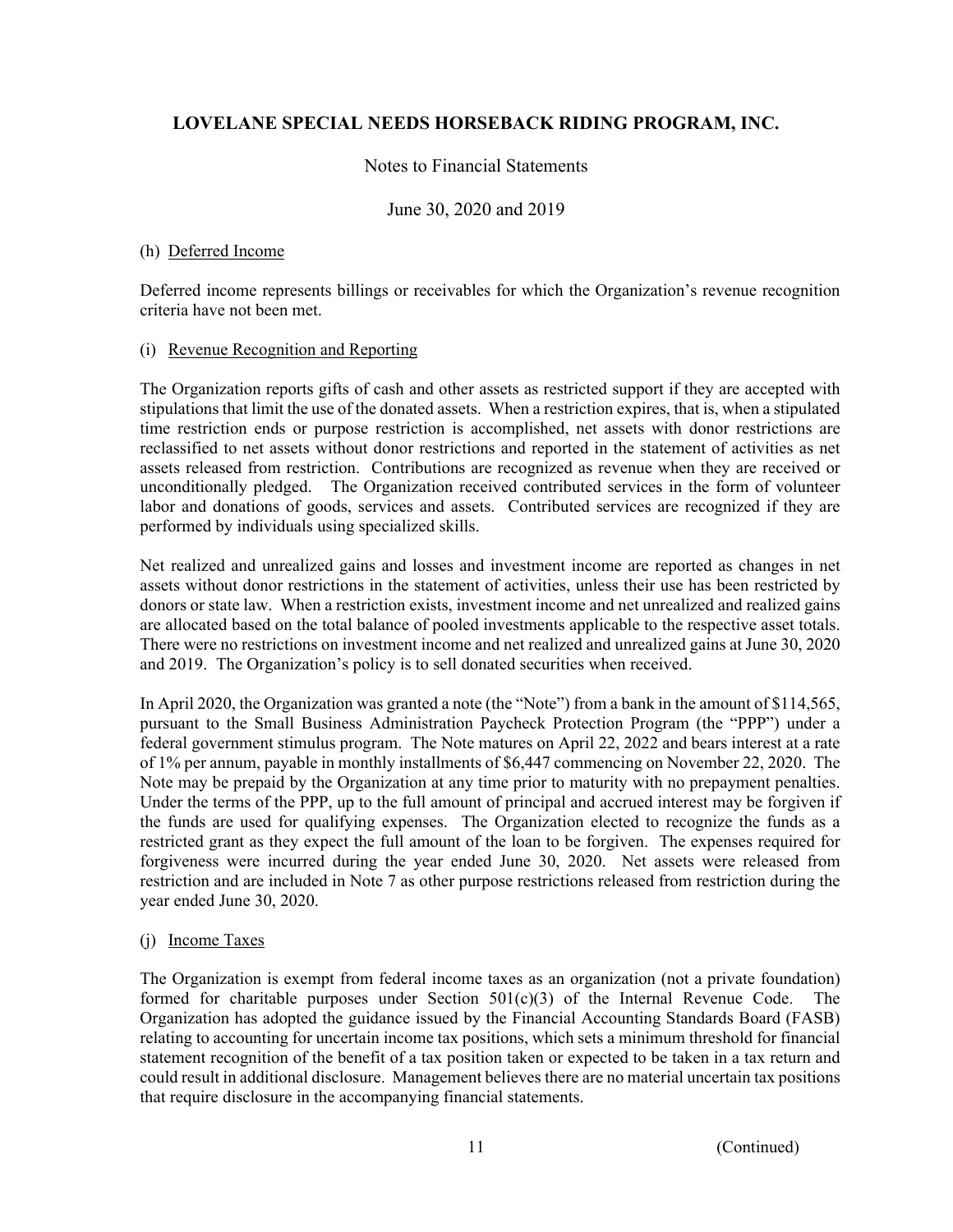## Notes to Financial Statements

## June 30, 2020 and 2019

The Organization files tax returns in the U.S. federal jurisdiction as well as in Massachusetts. The Organization has a policy to record interest and penalties (if any) related to income tax expense matters in income tax expense.

### (k) Concentrations of Credit Risk

Financial instruments that potentially subject the Organization to concentrations of credit risk consist principally of cash and cash equivalents, investments, accounts receivable, and contributions receivable. The Organization places its temporary cash investments with creditworthy, high quality financial institutions.

The Organization maintains its cash balances and certificates of deposit in two savings banks located in Massachusetts. The Federal Deposit Insurance Corporation (FDIC) insures interest-bearing deposits up to \$250,000 per bank. Amounts over this amount are insured by the Depositors Insurance Fund (DIF).

 Two donors represented 28.2% of the Organization's public support for the year ended June 30, 2020. No donors represented 10% or more of the Organization's public support for the year ended June 30, 2019.

One donor accounted for 100% of the Organization's contributions receivable at June 30, 2019.

### (l) Use of Estimates

The preparation of financial statements in conformity with generally accepted accounting principles requires management to make estimates and assumptions that affect the reported amounts of assets and liabilities at the date of the financial statements and the reported amounts of revenues and expenses during the reporting periods. Actual results could differ from those estimates.

### (m) Functional Allocation of Expenses

The costs of program and supporting services activities have been summarized on a functional basis in the statement of activities. The statement of functional expenses presents the natural classification detail of expenses by function. Accordingly, certain costs have been allocated among the programs and supporting services benefited. Expenses that can be identified with a specific program or supporting service are allocated directly according to their natural expenditure classification. Expenses that are common to several programs or supporting services are allocated on a reasonable basis that is consistently applied. Salaries and employee benefits are allocated based on estimated time and effort. Payroll taxes are allocated as a percentage of salaries. Facility expenses, depreciation, office expenses, and insurance are all allocated using estimated percentages, based on personnel usage.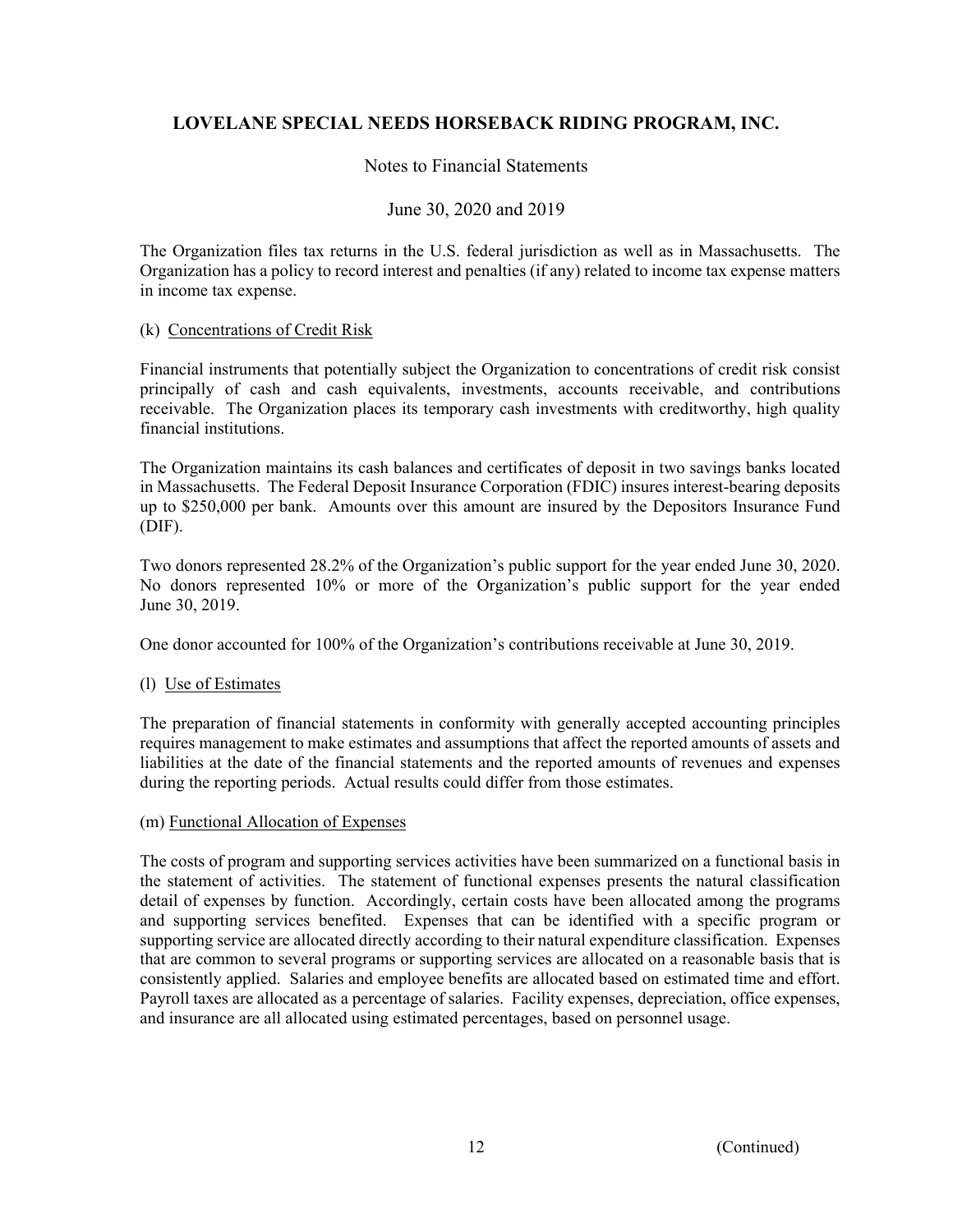## Notes to Financial Statements

### June 30, 2020 and 2019

#### (n) Adoption of New Accounting Guidance

During the year ended June 30, 2019, the Organization implemented ASU 2016-14, *Financial Statements of Not-for-Profit Entities*. Accordingly, net assets are classified into two categories: without donor restrictions and with donor restrictions. The ASU requires additional disclosures about the liquidity and availability of funds and requires the reclassification of investment expenses, which are netted against investment income and include both external and direct internal investment expenses. ASU 2016-14 also requires the inclusion of a statement of functional expenses as part of the basic financial statements for all not-for-profit entities.

In May 2014, the FASB issued ASU No. 2014-09, *Revenue from Contracts with Customers* (Topic 606), which replaces the current revenue accounting guidance (the "New Revenue Standard"). The core principle of the New Revenue Standard is that an entity should recognize revenue to depict the transfer of promised goods or services to customers in an amount that reflects the consideration to which the entity expects to be entitled in exchange for those goods or services. To achieve that core principle, an entity should apply a five-step model to 1) identify the contract(s) with a customer, 2) identify the performance obligations in the contract, 3) determine the transaction price, 4) allocate the transaction price to the performance obligations in the contract, and 5) recognize revenue when (or as) the entity satisfies a performance obligation.

Due to the COVID-19 pandemic described in note 14, in June 2020 the FASB issued ASU No. 2020- 05, *Revenue from Contracts with Customers* (Topic 606) *and Leases* (Topic 842) – *Effective Dates for Certain Entities.* The ASU defers the effective date of the New Revenue Standard to annual periods beginning after December 15, 2019. The Organization is in the process of determining the impact of the New Revenue Standard on the Organization's financial statements.

#### (o) Reclassifications

Certain reclassifications have been made to conform prior year balances to the current year presentation.

### (3) Liquidity and Availability

The Organization regularly monitors the availability of resources to meet its operating needs and other contractual commitments, while also striving to maximize the investment of its available funds. For purposes of analyzing resources available to meet general expenditures over a 12-month period, the Organization considers all expenditures related to its ongoing activities of providing horseback riding therapy to children and young adults with special needs, as well as general and administrative and fundraising costs.

Financial assets available for general expenditure, that is, without donor or other restrictions limiting their use, within one year of the balance sheet date, are comprised of the following as of June 30: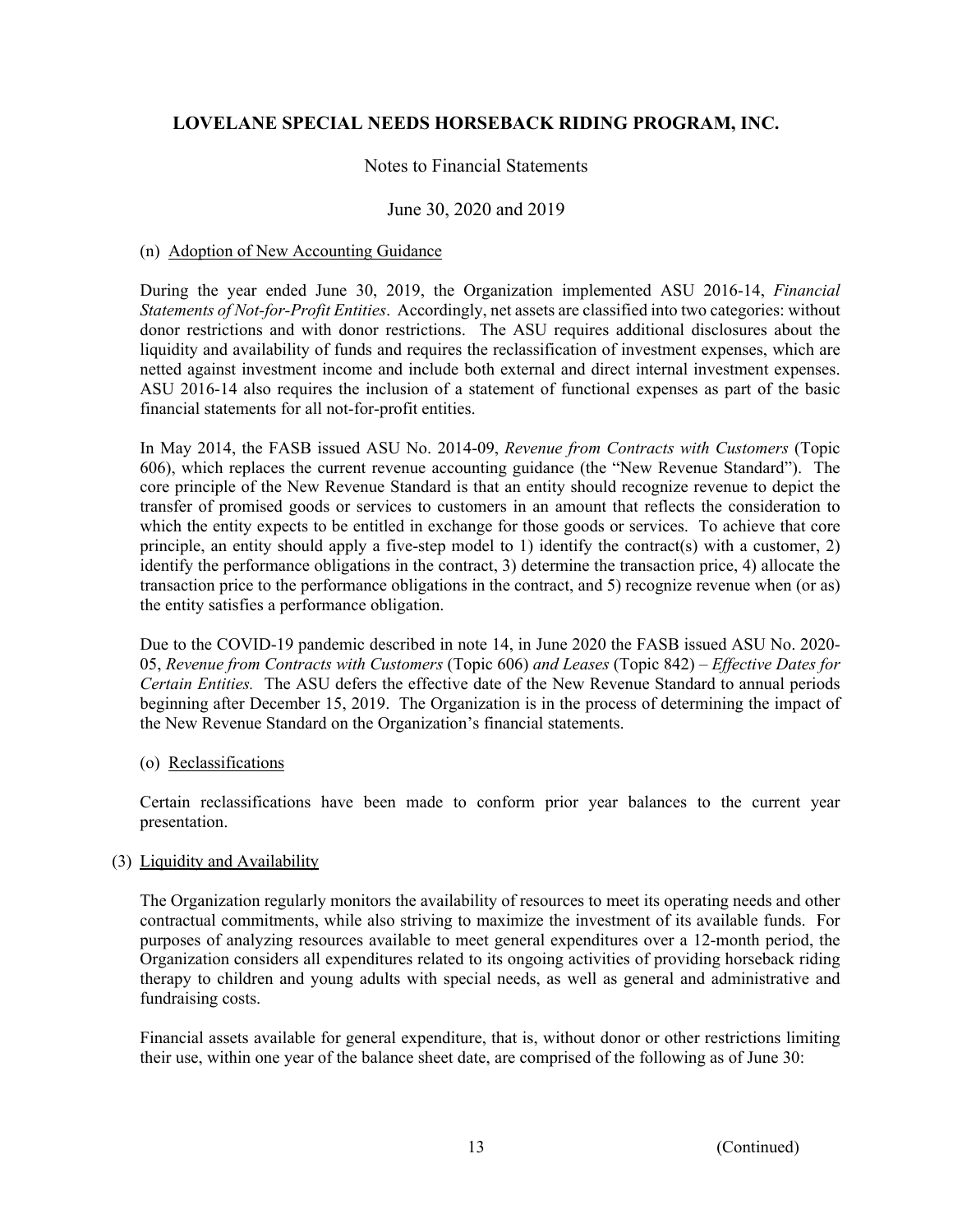### Notes to Financial Statements

### June 30, 2020 and 2019

|                                           | 2020 |         |   | 2019 |         |
|-------------------------------------------|------|---------|---|------|---------|
| Cash and cash equivalents                 |      | 841,928 | S |      | 591,485 |
| Accounts receivable                       |      | 598     |   |      | 34,874  |
| Contributions receivable                  |      |         |   |      | 25,000  |
| Prepaid expenses and other current assets |      | 109,846 |   |      | 42,450  |
|                                           |      | 952,372 |   |      | 693,809 |

In addition to financial assets available to meet general expenditures within one year of the balance sheet, the Organization operates with a balanced budget and anticipates collecting sufficient revenue to cover general expenses.

The Organization's governing board may make an annual appropriation of up to 4.5% of the fair value of the investments for general expenditures in the next 12-month period. No funds were appropriated for the 2021 fiscal year as of June 30, 2020. The board may, at its discretion, approve appropriations from investments during the year, in order to meet the Organization's operating needs.

#### (4) Contributions Receivable

Included in contributions receivable are the following unconditional promises to give as of June 30:

|                                | 2020 | 2019 |        |  |
|--------------------------------|------|------|--------|--|
| Restricted for future periods  |      |      | 25,000 |  |
| Unconditional promises to give |      |      | 25,000 |  |
| Amounts due in:                |      |      |        |  |
| Less than one year             |      |      | 25,000 |  |
| One to five years              |      |      |        |  |
|                                |      |      | 25,000 |  |

#### (5) Fair Value Measurements

 The Organization follows the guidance of FASB ASC 820 *Fair Value Measurements and Disclosures* for its financial assets and liabilities. ASC 820 refines the definition of fair value, establishes a framework for measuring fair value, and expands disclosures about fair value measurements. The standard defines fair value as the price that would be received to sell an asset, or paid to transfer a liability in an orderly transaction between market participants. The standard requires the use of marketbased information over entity-specific information, when available, and establishes a three-level hierarchy for measuring fair value based on whether the inputs to a fair value measurement are considered to be observable or unobservable in an active marketplace.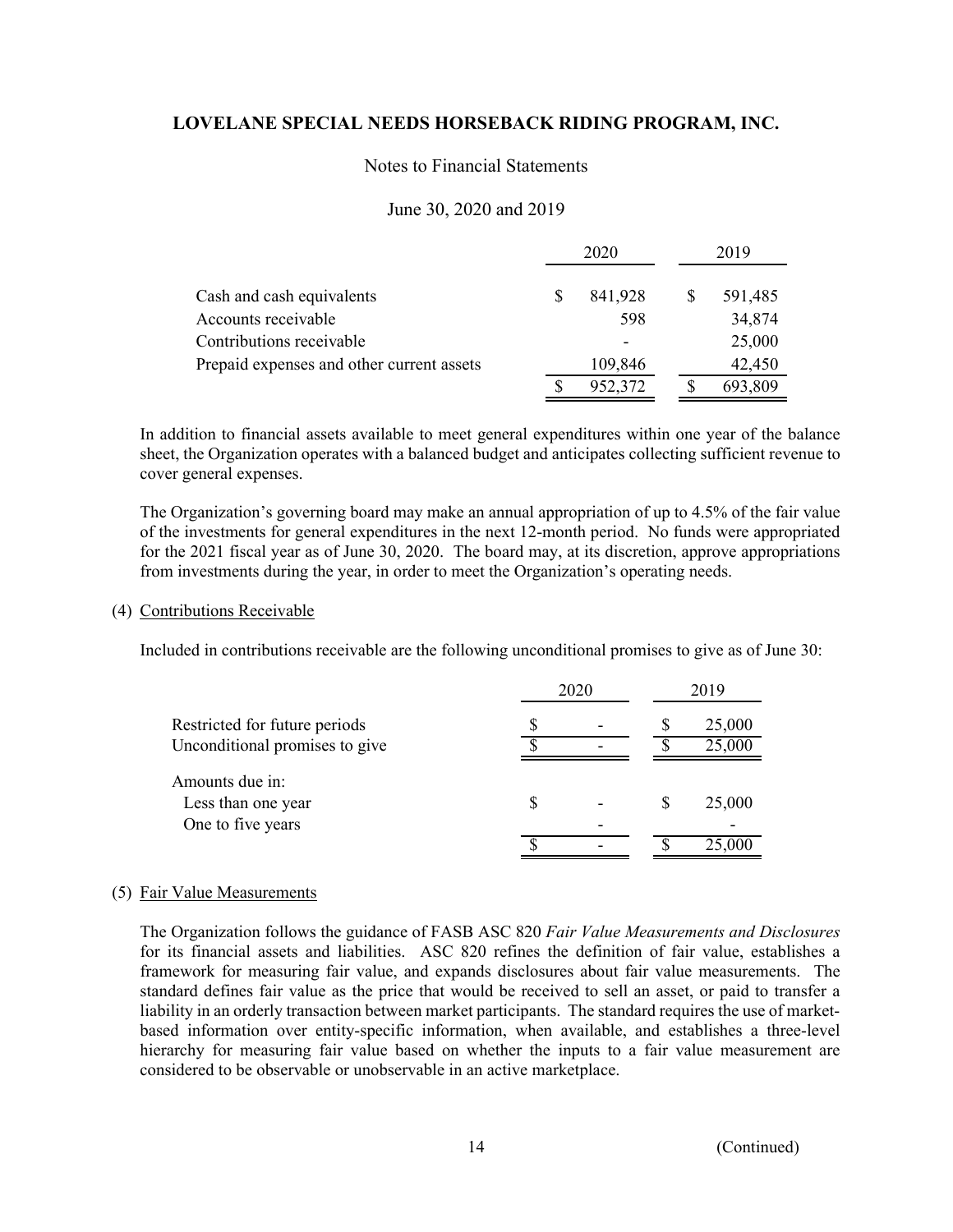## Notes to Financial Statements

## June 30, 2020 and 2019

 The hierarchy requires the use of observable market data when available. These inputs have created the following fair value hierarchy:

Level 1 – Quoted market prices in active markets for identical assets or liabilities as of the reporting date.

Level 2 *–* Observable inputs other than those included in Level 1. For example, quoted prices for similar assets in active markets or quoted prices for identical assets in inactive markets.

Level 3 *–* Inputs to the valuation methodology are unobservable and significant to the fair value measurement.

The following is a description of the valuation methodologies used for assets measured at fair value:

*Money Market Funds*: The fair value of money market funds is based on quoted net asset values at the end of the business day. Due to the short-term nature of the investments, the fair value is expected to approximate cost.

*Mutual Funds:* The fair value of mutual funds is based on quoted net assets values of the shares held at the end of the business day.

*Corporate Bonds and Common Stock:* The fair value of corporate bonds and common stock are based on the closing prices reported in the active market in which the individual securities are traded.

*Alternative Investments*: The fair value of alternative investments are determined based on the Organization's assessment of fair value information provided by the fund manager of the alternative investment vehicle.

The following tables summarize the Organization's financial assets measured at fair value on a recurring basis in accordance with FSB ASC 820-10 as of June 30, 2020 and 2019: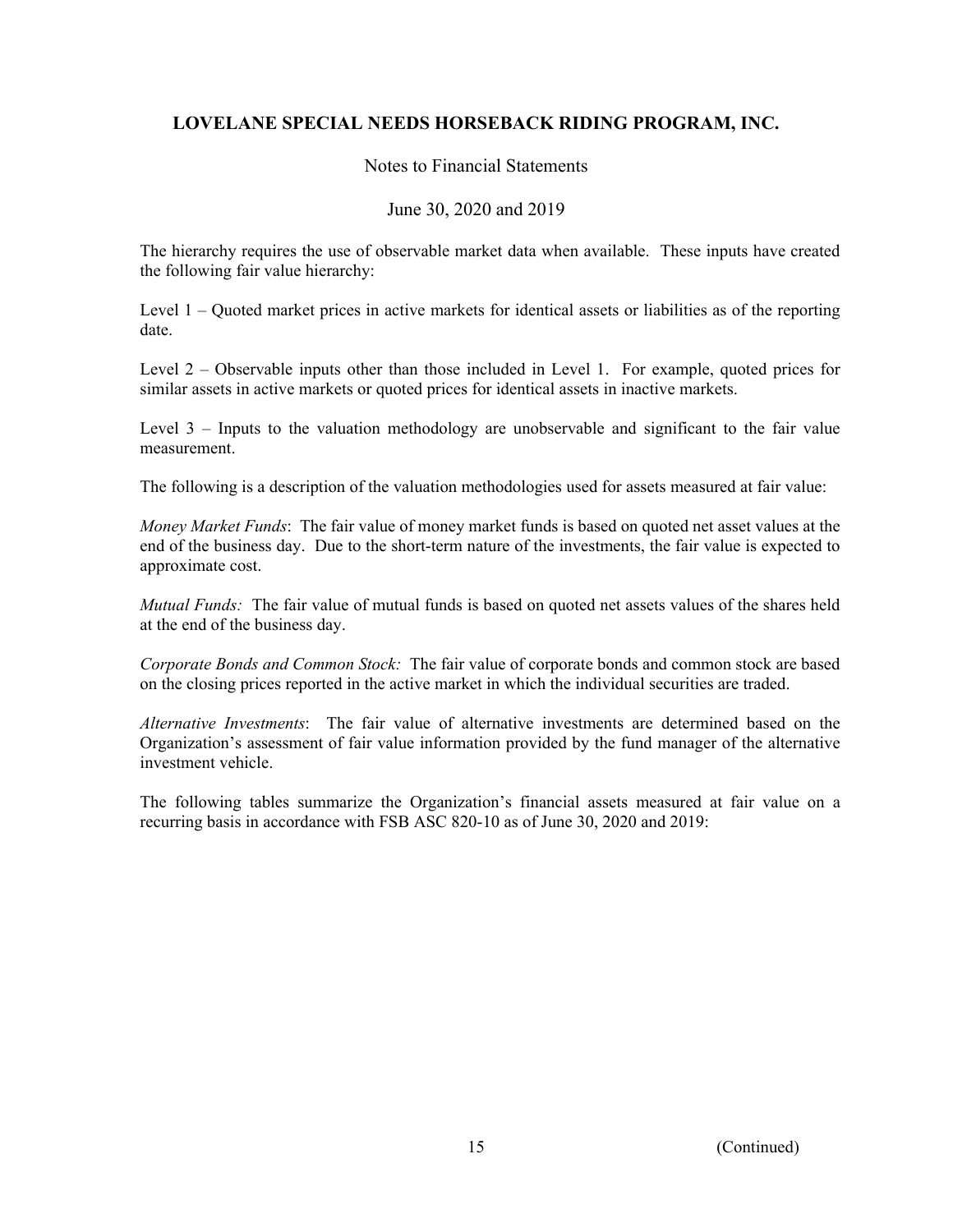## Notes to Financial Statements

| June 30, 2020                        | Total<br>Level 1         |                           | Level 2       | Level 3                   |
|--------------------------------------|--------------------------|---------------------------|---------------|---------------------------|
| Cash equivalents:                    |                          |                           |               |                           |
| Money market funds                   | $\mathcal{S}$<br>329,371 | $\boldsymbol{\mathsf{S}}$ | 329,371<br>\$ | $\boldsymbol{\mathsf{S}}$ |
| Investments:                         |                          |                           |               |                           |
| Money market funds                   | 53,795                   |                           | 53,795        |                           |
| Common stock                         | 7,260                    | 7,260                     |               |                           |
| Exchange traded mutual funds         | 3,568,529                | 3,568,529                 |               |                           |
| Institutional mutual funds           | 2,401,294                |                           | 2,401,294     |                           |
| Corporate bonds                      | 229,457                  | 229,457                   |               |                           |
| Alternative investments              | 232,839                  |                           |               | 232,839                   |
| Subtotal: Investments                | 6,493,174                | 3,805,246                 | 2,455,089     | 232,839                   |
| Total financial assets at fair value | 6,822,545<br>\$          | \$ 3,805,246              | \$2,784,460   | 232,839<br>\$             |
|                                      |                          |                           |               |                           |
| June 30, 2019                        | Total                    | Level 1                   | Level 2       | Level 3                   |
| Cash equivalents:                    |                          |                           |               |                           |
| Money market funds                   | $\mathcal{S}$<br>103,925 | \$                        | 103,925<br>\$ | \$                        |
| Investments:                         |                          |                           |               |                           |
| Money market funds                   | 107,098                  |                           | 107,098       |                           |
| Common stock                         | 13,811                   | 13,811                    |               |                           |
| Exchange traded mutual funds         | 3,627,421                | 3,627,421                 |               |                           |
| Institutional mutual funds           | 2,049,721                |                           | 2,049,721     |                           |
| Corporate bonds                      | 153,502                  | 153,502                   |               |                           |
| Government securities                | 227,814                  | 227,814                   |               |                           |
| Alternative investments              | 294,211                  |                           |               | 294,211                   |
| Subtotal: Investments                | 6,473,578                | 4,022,548                 | 2,156,819     | 294,211                   |
| Total financial assets at fair value | 6,577,503<br>\$          | \$4,022,548               | \$2,260,744   | 294,211<br>\$             |

## June 30, 2020 and 2019

Alternative investments include investments in limited partnerships for which values have been estimated by the general partner in the absence of readily ascertainable market values. Those estimated values may differ significantly from the values that would have been used had a ready market for the investments existed, and differences could be material.

The following table presents additional information about Level 3 assets measured at fair value. Both observable and unobservable inputs may be used to determine the fair value of positions that have been classified within the Level 3 category. As a result, the unrealized gains and losses for assets within the Level 3 category may include changes in fair value that were attributable to both observable and unobservable inputs.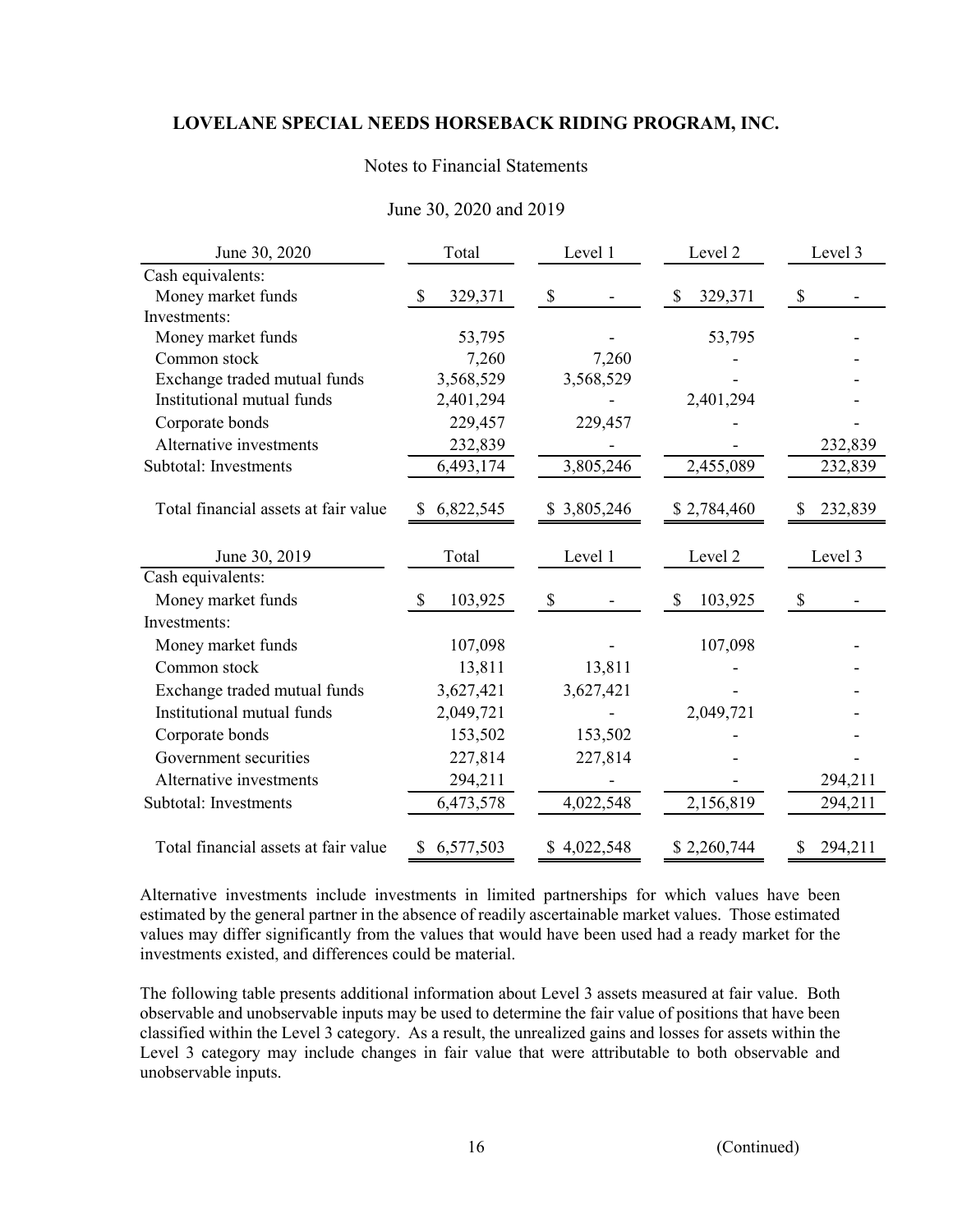## Notes to Financial Statements

## June 30, 2020 and 2019

|                                                                             | 2020                 |         | 2019             |
|-----------------------------------------------------------------------------|----------------------|---------|------------------|
| Balance at beginning of year<br>Realized and unrealized gains (losses), net | 294,211<br>(61, 372) |         | 286,392<br>7,819 |
| Balance at end of year                                                      |                      | 232,839 | 294.211          |

#### (6) Line of Credit

In December 2016, the Organization obtained a revolving line of credit with a bank with a maximum borrowing amount of \$150,000. The loan has an interest rate of prime plus 0.5%, which resulted in an effective rate of 4.00% and 5.75% at June 30, 2020 and 2019, respectively. The loan is secured by substantially all assets of the Organization. There is no specified expiration date on the loan. The balance outstanding on the loan was \$0 at June 30, 2020 and 2019. There was no interest incurred on the loan during the year ended June 30, 2020.

#### (7) Net Assets with Donor Restrictions

Net assets with donor restrictions consist of the following at June 30:

|                                          | 2020 |         | 2019    |
|------------------------------------------|------|---------|---------|
| Purpose restrictions:                    |      |         |         |
| Other purpose restrictions               | \$   | 8,761   | \$      |
| Horse purchases                          |      | 13,300  | 5,000   |
|                                          |      | 22,061  | 5,000   |
| Time restrictions:                       |      |         |         |
| Net contributions receivable             |      |         | 25,000  |
|                                          |      |         | 25,000  |
| Endowments:                              |      |         |         |
| <b>Stanley Sabin Sustainability Fund</b> |      | 387,260 | 387,260 |
|                                          |      | 387,260 | 387,260 |
| Total net assets with donor restrictions |      | 409,321 | 417,260 |

Net assets released from donor restrictions by incurring expenses satisfying the restricted purposes or the passage of time or other events specified by the donors were as follows for the years ended June 30: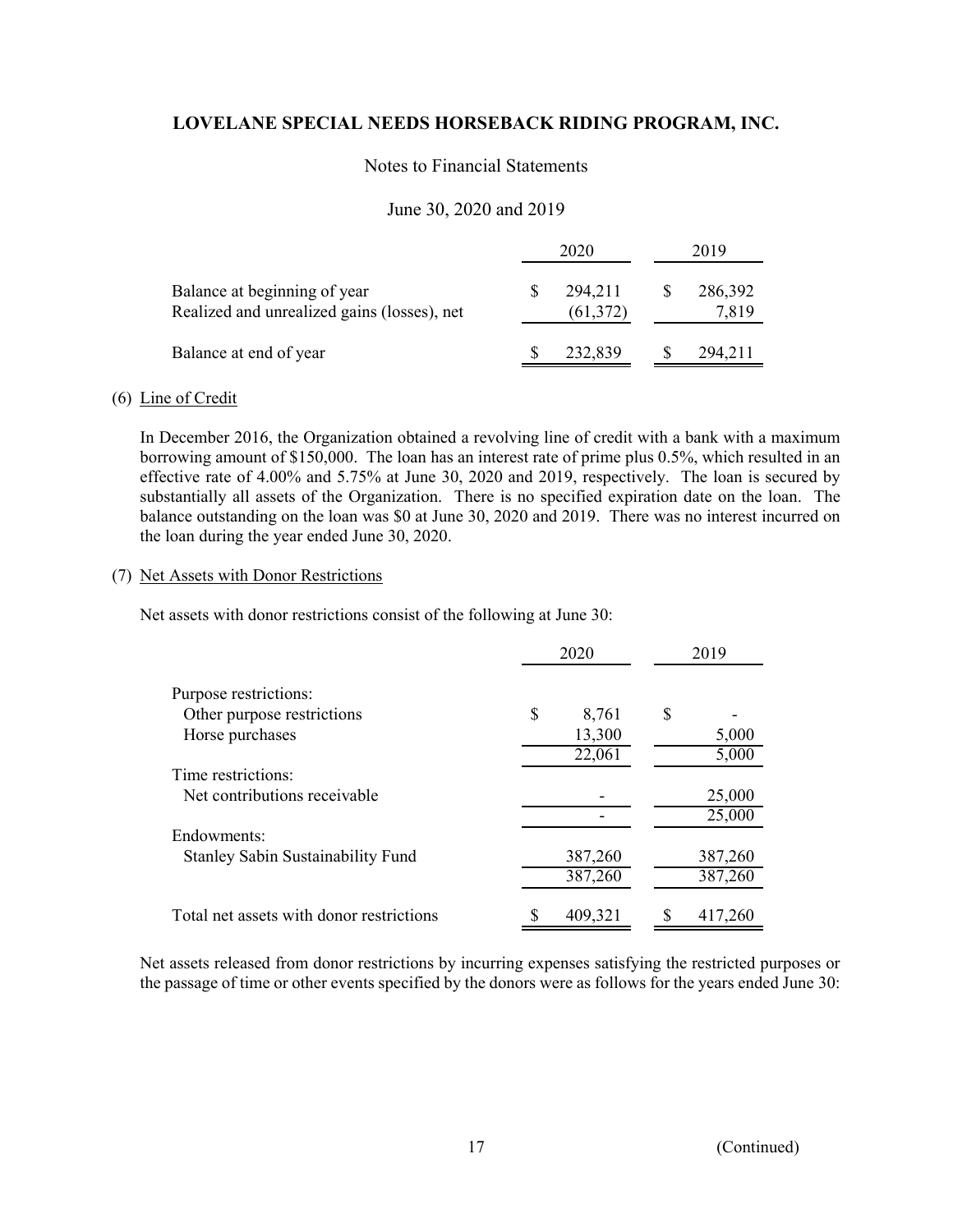#### Notes to Financial Statements

### June 30, 2020 and 2019

|                            | 2020         | 2019    |  |
|----------------------------|--------------|---------|--|
| Time restrictions          | \$<br>60,000 | 110,000 |  |
| Other purpose restrictions | 121,364      | 34,500  |  |
| Tuition assistance         | 37,500       | 20,000  |  |
| Horse care and purchases   | 21,700       |         |  |
|                            | 240,564      | 164,500 |  |

#### (8) Endowment

 The Organization's endowment consists of one fund, The Stanley Sabin Sustainability Fund, which was established to provide the Organization with income to offset operating expenses. A small part of the fund includes funds that were accepted with permanent restrictions, which are classified as net assets with donor restrictions in the financial statements. The remainder of the fund is board-designated and categorized as net assets without donor restrictions in the financial statements.

#### *Interpretation of Relevant Law*

The State of Massachusetts enacted the Uniform Prudent Management of Institutional Funds Act (UPMIFA) effective June 30, 2009, the provisions of which apply to endowment funds existing on or established after that date. The Board of Directors of the Organization has interpreted UPMIFA as requiring the preservation of the fair value of the original gift as of the gift date of the donor-restricted endowment funds absent explicit donor stipulations to the contrary. As a result of this interpretation, the Organization classifies as net assets with permanent donor restrictions (a) the original value of gifts donated to the endowment that were accepted as permanently restricted, (b) the original value of subsequent gifts to the fund that were accepted as permanently restricted and (c) any accumulations described in clauses (a) and (b) made in accordance with the direction of the applicable donor gift instrument at the time the accumulation is added to the fund. The remaining portion of the restricted funds that is not classified in net assets with permanent donor restrictions is classified as net assets with temporary donor restrictions until those amounts are appropriated for expenditure by the Organization in a manner consistent with the standard of prudence prescribed by UPMIFA. In accordance with UPMIFA, the Organization considers the following factors in making a determination to appropriate or accumulate restricted funds: (1) the duration and preservation of the fund, (2) the purposes of the restricted fund, (3) general economic conditions, (4) the possible effect of inflation and deflation, (5) the expected total return from income and the appreciation of investments, (6) other resources of the Organization, and (7) the Organization's investment policies.

The following represents the net asset classes of the Stanley Sabin Sustainability Fund as of and for the years ended June 30, 2020 and 2019: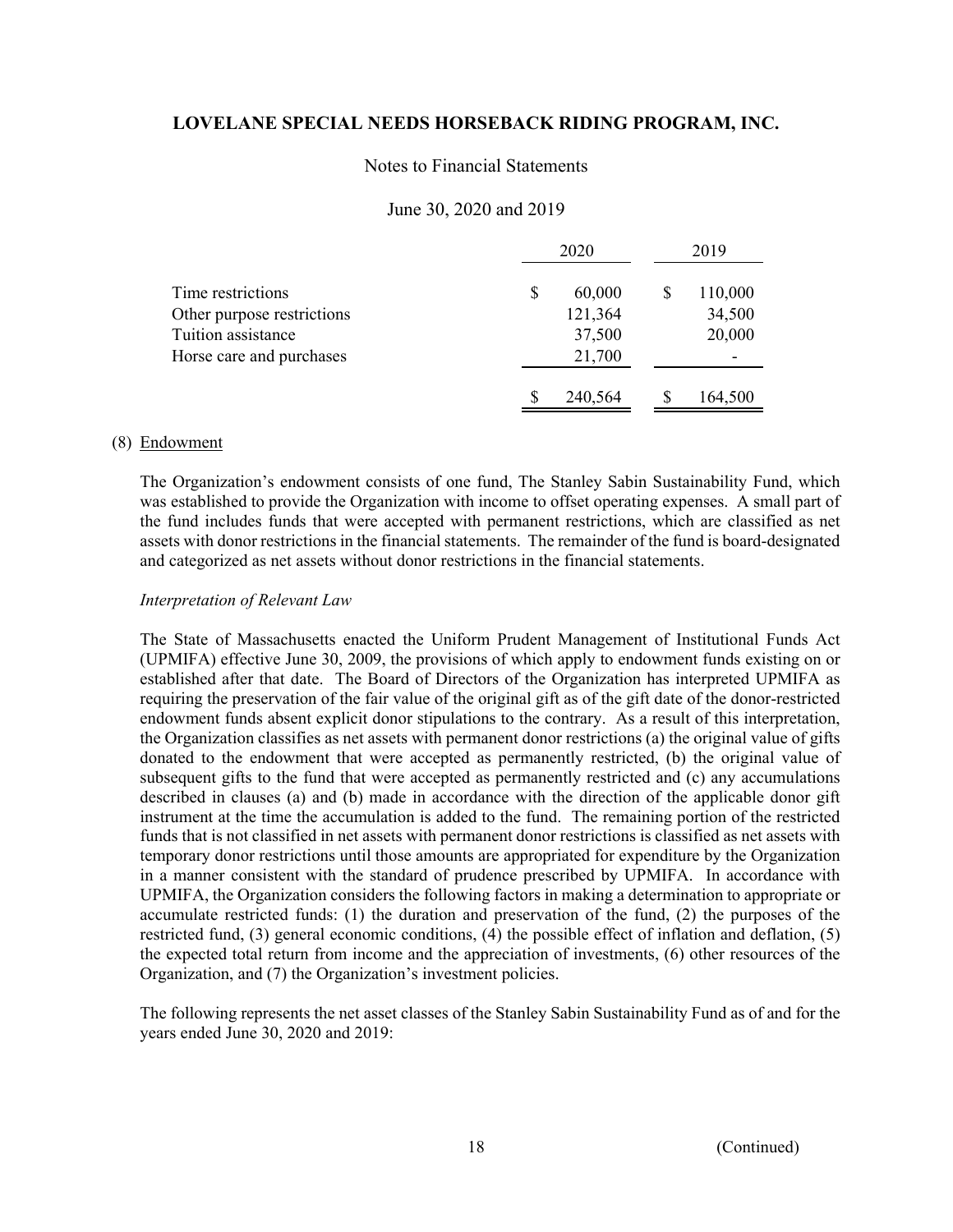## Notes to Financial Statements

# June 30, 2020 and 2019

| June 30, 2020                                                                                                                                           | <b>Without Donor</b><br>Restrictions |           | With Donor<br>Restrictions |         | Total |           |
|---------------------------------------------------------------------------------------------------------------------------------------------------------|--------------------------------------|-----------|----------------------------|---------|-------|-----------|
| Board-designated endowment funds<br>Donor-restricted endowment funds:<br>Original donor-restricted gift amount<br>and amounts required to be maintained | \$                                   | 5,149,935 | \$                         |         | \$    | 5,149,935 |
| in perpetuity by donor                                                                                                                                  |                                      |           |                            | 387,260 |       | 387,260   |
| Total endowment net assets                                                                                                                              |                                      | 5,149,935 | \$                         | 387,260 | \$    | 5,537,195 |
| June 30, 2019                                                                                                                                           | <b>Without Donor</b><br>Restrictions |           | With Donor<br>Restrictions |         | Total |           |
| Board-designated endowment funds<br>Donor-restricted endowment funds:<br>Original donor-restricted gift amount<br>and amounts required to be maintained | \$                                   | 5,174,699 | \$                         |         | \$    | 5,174,699 |
| in perpetuity by donor                                                                                                                                  |                                      |           |                            | 387,260 |       | 387,260   |
| Total endowment net assets                                                                                                                              |                                      | 5,174,699 | \$                         | 387,260 | \$    | 5,561,959 |

The following represents the changes in the Stanley Sabin Sustainability Fund as of and for the years ended June 30, 2020 and 2019: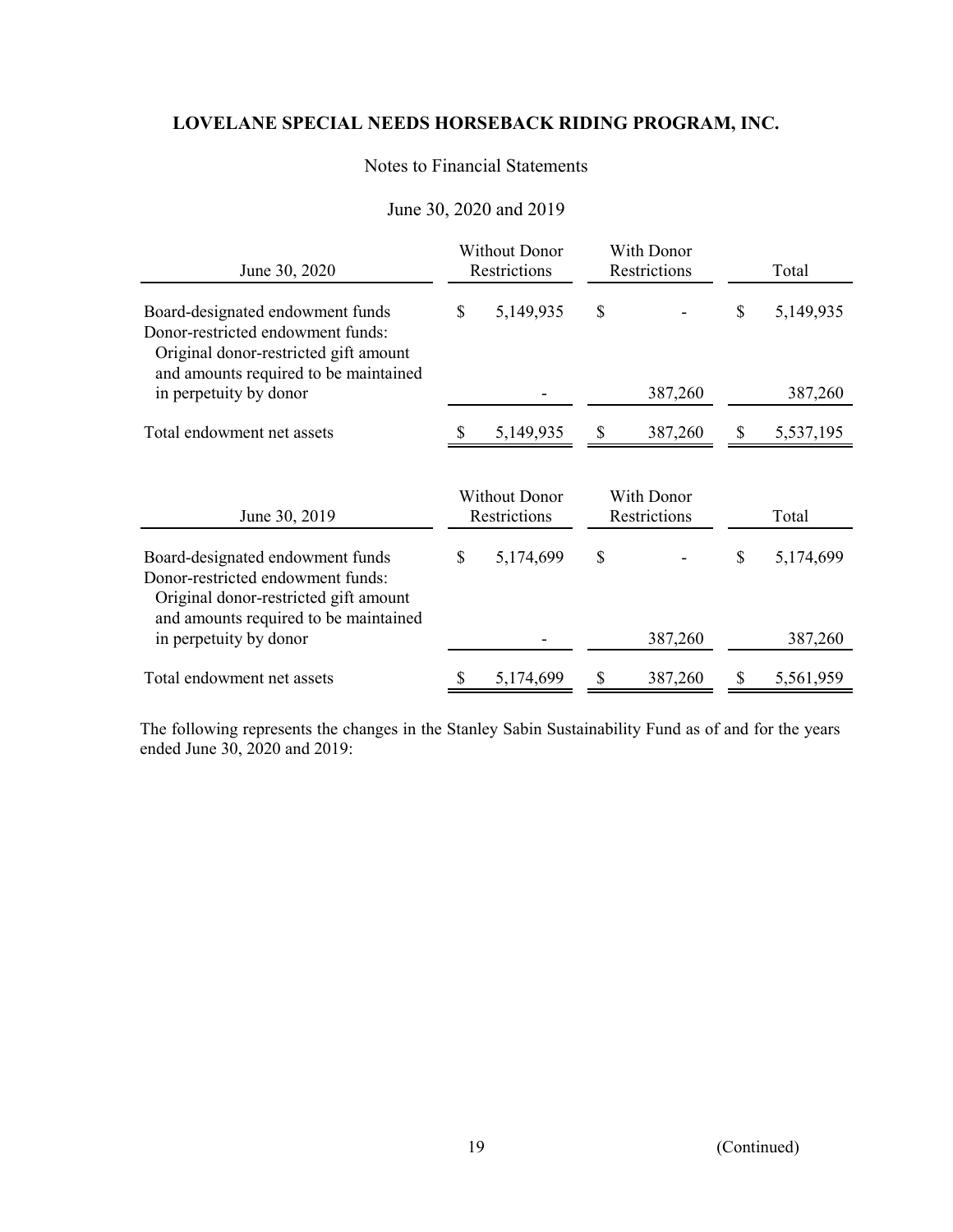## Notes to Financial Statements

## June 30, 2020 and 2019

|                                     | Without Donor<br>Restrictions |           | With Donor<br>Restrictions |         | Total |           |
|-------------------------------------|-------------------------------|-----------|----------------------------|---------|-------|-----------|
| June 30, 2018                       | \$                            | 4,492,931 | \$                         | 387,260 | \$    | 4,880,191 |
| Additions to board designated funds |                               | 481,519   |                            |         |       | 481,519   |
| Investment return:                  |                               |           |                            |         |       |           |
| Interest and dividends              |                               | 93,406    |                            |         |       | 93,406    |
| Net realized and unrealized gains   |                               | 106,843   |                            |         |       | 106,843   |
| June 30, 2019                       |                               | 5,174,699 |                            | 387,260 |       | 5,561,959 |
| Additions to board designated funds |                               | 6,975     |                            |         |       | 6,975     |
| Investment return:                  |                               |           |                            |         |       |           |
| Interest and dividends              |                               | 108,334   |                            |         |       | 108,334   |
| Net realized and unrealized losses  |                               | (140,073) |                            |         |       | (140,073) |
| June 30, 2020                       |                               | 5,149,935 | S                          | 387,260 |       | 5,537,195 |

### *Return Objectives and Risk Parameters*

The Organization has adopted investment and spending policies for The Stanley Sabin Sustainability Fund assets that attempt to provide a predictable stream of funding to programs supported by the fund while seeking to maintain the purchasing power of those assets over the long-term. Under this policy, as approved by the Board of Directors, the fund's assets are invested in a manner that is intended to achieve a return objective through diversification of asset classes. The Organization expects its funds, over time, to provide an average rate of return of 6% before adjusting for inflation. Actual returns in any given year may vary from this amount.

### *Strategies Employed for Achieving Objectives*

To satisfy its long-term rate-of-return objectives, the Organization relies on a total return strategy in which investment returns are achieved through both capital appreciation (realized and unrealized) and current yield (interest and dividends). The Organization targets a diversified asset allocation of 58% equities, 25% fixed income, 12% alternative strategies, and 5% real estate to achieve its long-term return objectives within prudent risk constraints.

### *Spending Policy and How the Investment Objectives Relate to Spending Policy*

The Organization's plan is to draw up to 4.5% per year for operating purposes if necessary.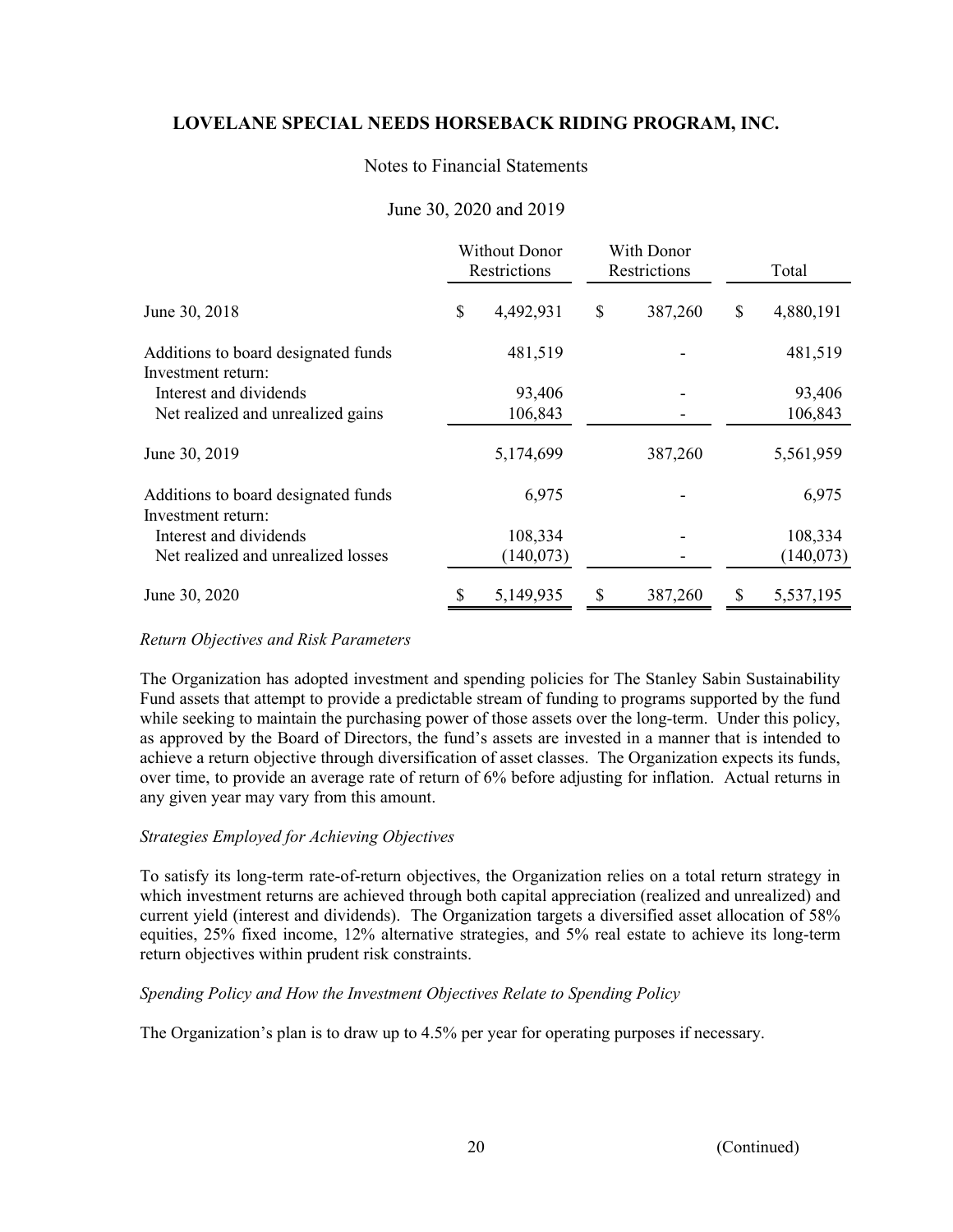## Notes to Financial Statements

## June 30, 2020 and 2019

### (9) Susan McDaniel Tuition Assistance Fund

The Susan McDaniel Tuition Assistance Fund was established as a separate money market or investment account with the available funds maintained at a level to provide for the maximum allowable tuition assistance awards to selected Lovelane students who demonstrate a financial need for tuition assistance. Susan McDaniel tuition assistance may be awarded to one or more students each semester and during the summer sessions as deemed appropriate by the staff responsible for making tuition assistance decisions. The amount available for scholarships is up to \$15,000 per year, based on a review of the past year's investment performance by the Finance Committee. Additional funds are added to the Susan McDaniel Tuition Assistance Fund from gifts made 'in honor of' or 'in memory of' Susan McDaniel. Annual tuition assistance will continue to be awarded until the balance of the fund is expended or until such time as it is determined by the Finance Committee that the balance of the funds are to be expended and the Fund terminated. Restricted contributions are classified as net assets with donor restrictions until they are used to make tuition assistance awards. During the years ended June 30, 2020 and 2019, the Board of Directors designated \$51,333 and \$330,872 to this fund, respectively. These board designated net assets are classified as net assets without donor restrictions on the statement of financial position.

#### (10) Related Party Transactions

The Organization has tenancy at will lease agreements with employees of the Organization who live in the residence located at 40A Baker Bridge Road, Lincoln, Massachusetts. During the years ended June 30, 2020 and 2019, the Organization collected \$9,000 and \$8,925 in rental income and utility reimbursement under these agreements.

 The Organization had an accrued liability of \$100,000 related to an employment agreement with its Founding Director, which was included in accrued expenses on the balance sheet as of June 30, 2019. In July 2019, this agreement was amended and restated. As a result of the amendment, the Organization's total liability was increased to \$225,000, payable in three equal annual installments of \$75,000 beginning in January 2020. The accrued liability as of June 30, 2020 was \$150,000.

### (11) Leases

In June 2017, the Organization entered into a sublease agreement with an unrelated party for a portion of its facilities that commenced on July 1, 2018. Under the terms of the lease, monthly payments of \$3,600 were required through the expiration date of the lease in June 2019. The lease was extended at various points since June 2017 and now expires in December 2020 at the same monthly payment rate. Rental income recognized as a result of the lease totaled \$43,200 during the years ended June 30, 2020 and 2019.

The future minimum rental income under the sublease agreement is as follows for the years ending: